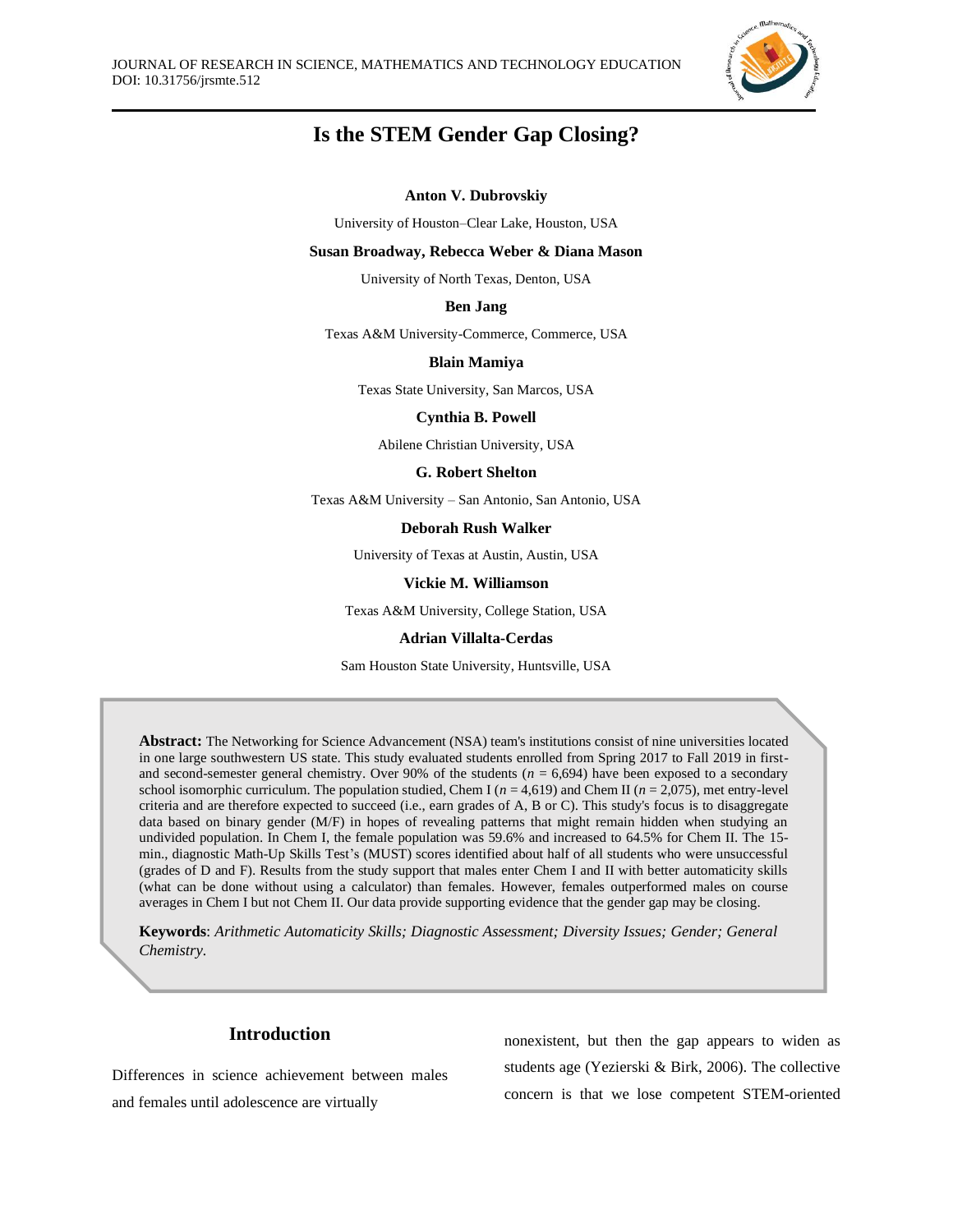girls in middle school fundamentally impacting their future career choices. The lack of strong academic K-12 preparation, particularly in mathematics, is a reported detriment to STEM success (Carver et al., 2017; Yager, 1988). Another stumbling block reported for students to become a STEM major is success in general chemistry courses where unsuccessful grades of D, F, and withdrawals many times exceed 30% (Blanc et al., 1983; Rowe, 1983). Part of tackling this complex problem is developing a clear profile of females and males who successfully continue along a STEM-career path. Innumerable studies have addressed the demographic of gender, but rarely do studies disaggregated on specific STEM disciplines (Sax et al., 2017) or on gender or ethnicity to investigate their possible effects on variables (Cooper & Snow, 2018; Habley et al., 2012). The focus of this study concerns the success of students who identify as male and female in general chemistry I and II (Chem I and II), two of the most prominent and careerdeterminant gateway courses required for most STEM majors (Cohen & Kelly, 2019). While some students self-identified as non-binary for gender, this group was too small to report on while maintaining confidentiality. Previous studies by the Networking for Science Advancement (NSA) team have reported that students' automaticity ability (what can be done without the aid of a calculating device), as measured by an easily administered diagnostic test named the MUST (Math-Up Skills Test), correlates well with students' success in general chemistry courses (Albaladejo et al., 2018; Mamiya et al., in press; Petros et al., 2017; Powell et al., 2020; Villalta-Cerdas et al., in press; Weber et al., 2020; Williamson et al., 2020). In this study from a majority-minority state, the MUST is used to highlight male and female students' entering automaticity ability and understand how these skills

are linked to Chem I and II course success when data are disaggregated on gender.

## **Literature Review**

Gateway classes can be critical to students' success. They are intended to help improve students' basic preparation, provide a foundation for and persistence in an intended major, and affect transfer and graduation rates (Cohen & Kelly, 2019). For typical science majors, general chemistry (a challenging STEM gateway course) is considered a freshman-level course, although enrollment may be delayed due to inadequate background preparation, fear of registration due to its reputation, or improper enrollment due to lack of suitable advising. Additionally, general chemistry courses are typically high-enrollment courses, usually made up of an eclectic group of students with non-homogeneous socioeconomic, cultural and educational backgrounds. Perhaps linked to the issues, general chemistry is often associated with declining retention and persistence in STEM-related fields (Cohen & Kelly, 2019). Poor performance in introductory STEM courses (like general chemistry) may lead to a student changing to a non-STEM major or completely withdrawing from post-secondary education (Cohen & Kelly, 2019). STEM persistence is an important issue, especially in the context of underrepresented groups based on race and gender (Srinivasan, 2017). According to Villafañe-García (2015), it is important to study factors that could influence students' decision to stay in STEM. As such, identifying at-risk students at the beginning of the semester who are likely to have difficulties in such a course is an important yet challenging task (Wagner et al., 2002), which undoubtedly necessitates the development of directed intervention mechanisms to help struggling students.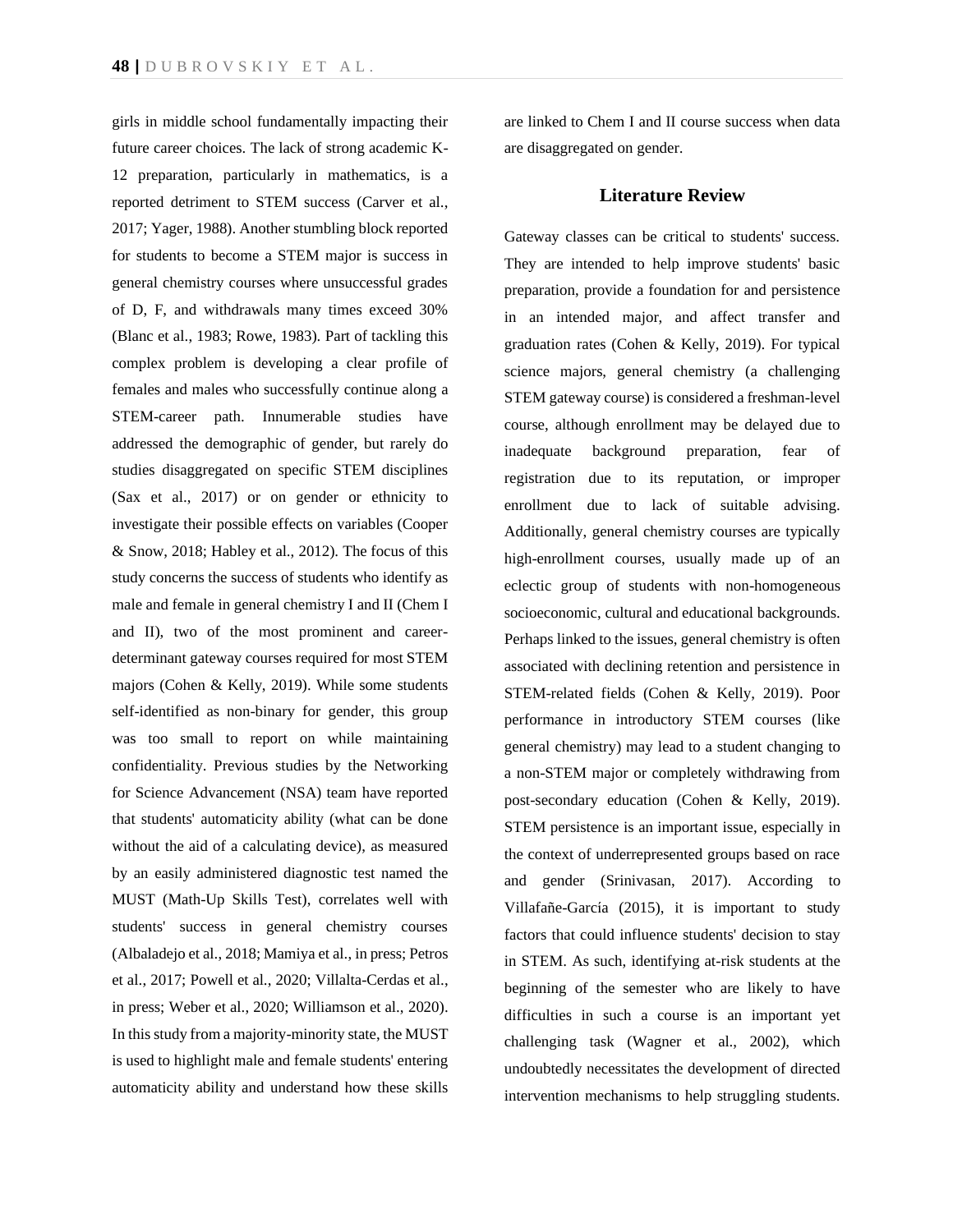GPA is a strong indicator of persistence (Sonnert & Fox, 2012). Low GPAs tend to affect the retention of men more than women (Perez-Felkner et al., 2019) but women with low GPAs reportedly simply switch to a non-STEM major (Sonnert & Fox, 2012).

Typically, underrepresented minority groups in STEM are members of the first generation in their families seeking a degree and female (Carver et al., 2017). The loss of talented women from the STEM pipeline has been widely recognized within science education as an important issue, particularly in the physical sciences (Harsh et al., 2012). In Cohen and Kelly's (2019) study, none of the demographic factors evaluated (gender, socioeconomic status, ethnicity) showed to be significant predictors of degree change. Still, they did find that the better a selected student did in chemistry, the less likely he/she would be to change to a non-STEM major (or in other words, the more likely to persist as a STEM major). Chemical engineering studies revealed that male students were more likely to retake a failed course while female students were more likely to seek a new major when they failed a chemistry course (Srinivasan, 2017), being consistent with the STEM research analysis of Sonnert and Fox (2012). Fink et al. (2020) identified that a student's sense of belonging in a learning environment, particularly for women in the physical sciences, can be used as a predictor of Chem I and II performance. In agreement with Cohen and Kelly (2019), Rüschenpöhler and Markic (2019) did not find gender to play a significant role in chemistry students' selfconcepts. However, Halder et al. (2015) found that females performed better than males on factual knowledge questions and males outperformed females when comprehension (measured rules and principles) was tested; no statistical difference was found between

genders when conceptual knowledge (e.g., a terminology test) was evaluated.

Women and Hispanics withdrew at higher rates than men and non-Hispanics even though the course grades of women who completed the course were significantly higher on all exams grades than their male counterparts (Mason & Mittag, 2001). In 2009, National Center for Education Statistics (NCES) reported about 57% of college students were female (Habley et al., 2012) and in 2017, NCES continued to report that 57% of the total were female. Women and minorities remain underrepresented in chemistry bachelor's degree attainment in the United States despite efforts to improve their early chemistry achievement through supplemental academic programs and active-learning approaches (Fink et al., 2018). For example, in 1998, women accounted for 39% of the conferred US bachelor's degrees in the physical sciences (e.g., chemistry, physics, and astronomy), and by 2008, the percentage improved, albeit only to 41% (Harsh et al., 2012). Carver et al. (2017) surmised that even moderate increases in retention nationwide could generate enough needed STEM professionals to fill the current STEM openings, but this has yet come to fruition. In fact, over the past 40 years efforts to improve women's representation as research scientists have only led to modest increases in graduate degrees, and employed males still dominate STEM careers with less than 10% of science careers being occupied by females from minority backgrounds (Villafañe-García, 2015). Performance results revealed a degree-achievement gap between underrepresented minorities and white students in the control group, but with a population of 60% female, no gender-based gap was reported (Fink et al., 2018). The same study documented that in 67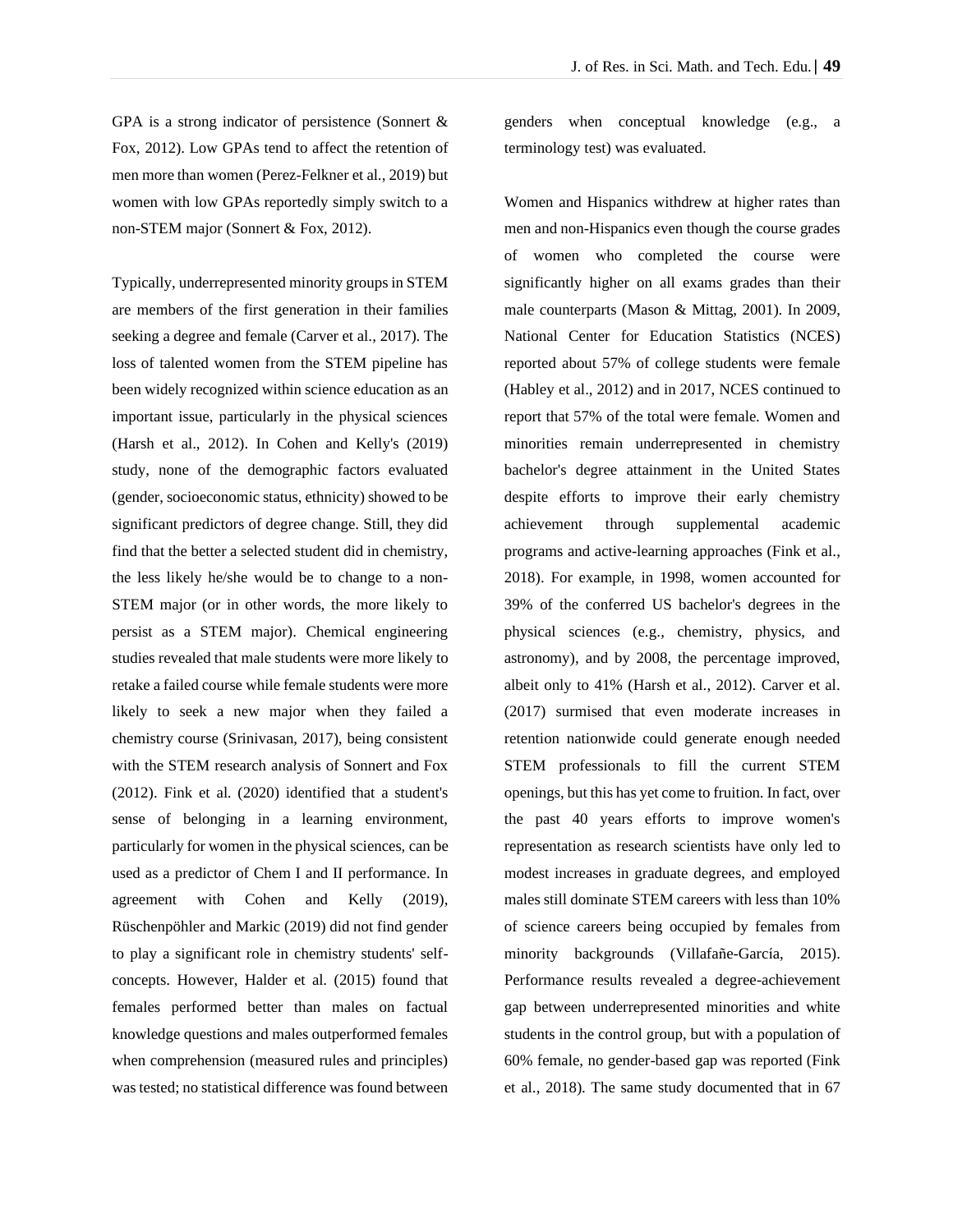countries/regions considered more gender-equal societies, the gender gap in bachelor-degree attainment was even larger (Fink et al., 2018). Perez-Felkner et al. (2017) reported that women attained more degrees in physics, engineering and computer sciences but remained highly underrepresented in these careers.

Early prediction of student performance in the classroom is an important educational research area (Cohen & Kelly (2019). The logistic regression model developed in a study by Cohen and Kelly (2019) predicted about 67% of the cases as to whether a student would remain a STEM major or seek a non-STEM degree and, importantly, students' performance in chemistry explained about 58% of the variance to change degree plans. Interestingly, the other sciences (e.g., biology and physics courses) did not have the equivalent impact on degree preference changes. In a study by Wagner et al. (2002), approximately 80% of the students who failed the first exam in general chemistry failed the course, but the most predictive background variable was found to be mathematics performance, followed by chemistry performance and age. The research by Carver et al. (2017) identified calculus as a "choke point" barrier to STEM success. Mathematics level completed was a powerful determinant for success in an introductory chemistry class in other research studies as well (Mason & Mittag, 2001; Petros et al., 2017; Powell et al., 2020; Williamson et al., 2020), where the higher the mathematics level completed, the higher the student's course average. Sax (2017) reported the top explanatory gender-gap variable for computer science students was mathematics skills where women rated themselves lower than men but this gap was weakening over the period of the study (1976-2011).

Other researchers confirm that women's mathematics ability is lower than men's and this lack of perceived ability along with a closed mindset hinders them from pursuing degrees in the highly sex-segregated physical, engineering, mathematics, and computer sciences (Perez-Felkner et al., 2017; Perez-Felkner et al., 2019).

Solutions to these difficult problems have been proposed by many. On their website, Hartman and Nelson (n.d.) reminded readers that beginners are not simply "little experts" and what is necessary is to return to prior education norms (before 1990s) like memorized arithmetic/mental-math facts (automaticity), memorized algorithms to circumvent working memory overload, along with employing chunking strategies when appropriate. They reported that learning mathematics and chemistry are especially difficult for many students and suggested that vocabulary and arithmetic basics need to be "overlearned" by students to help guarantee success. Some authors suggest institutional offerings of summer gateway courses to improve the high school background for students entering college for the first time (Fox, 1994). Fink et al. (2020) reported an almost 12% attrition from Chem I to II and noted that the students who persisted had better college-preparatory experiences (e.g., AP courses) and were the students who were less likely to leave after one semester. Other researchers suggested providing gateways for women interested in careers in chemistry and physics by offering more undergraduate research experiences (Harsh et al., 2012). Some researchers feel that appealing to providing women with higher levels of self-efficacy and improved outcome expectations will be the most beneficial to students (Miller, 2006; Srinivasan, 2017). Villafañe-García (2015) found that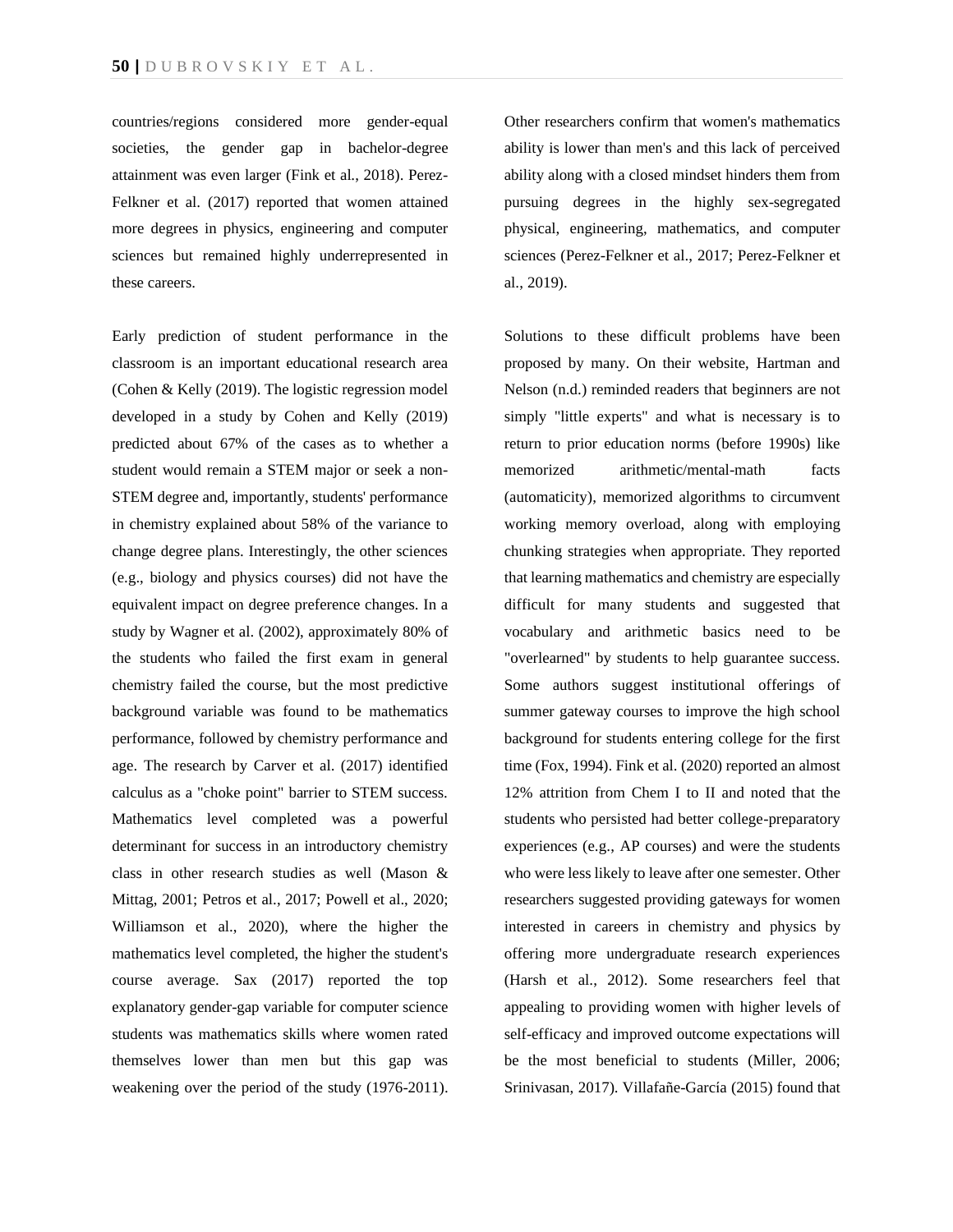black and Hispanic males have a negative chemistry course self-efficacy sense of self compared with white males. Fink et al.'s(2020) research found that female students, especially those from underrepresented minority groups, reported that feelings of lower belonging and higher uncertainty within the first weeks of the chemistry course impacted their course grades in mathematics and physics and had a marginal effect on Chem I grades. Even when women have positive attitudes toward fields like mathematics, negative stereotypes can hurt their interest and performance and influence all students' decisions about whether or not to continue the general chemistry course sequence (Fink et al., 2020). STEM course grades influence persistence (Perez-Felkner, Nix, & Thomas, 2017; Perez-Felkner et al., 2019; Sonnert & Fox, 2012).

## **Methods**

#### **Institutions**

There are 38 public universities located in Texas with a total undergraduate enrollment of 658,219 where the female population exceeds male by 14.6%; 37.5% are considered of Hispanic descent and 12.2% of African American descent. Hispanic Serving Institution (HSI) designation is possible when the undergraduate population enrolls at least 25% Hispanic students. Six universities that participated in this investigation are considered Hispanic-emerging (e-HSI) institutions having a minimum of 16% Hispanic enrollment with the other three institutions recognized as HSIs (see Table 1). One of the HSIs is a large institution with an enrollment of more than 38,000 students. Two others are medium-sized schools with enrollments over 6,000; small schools have enrollments below 5,000 undergraduates (Tai et al., 2005) like the private school identified in Table 1. Given the wide variety of institutions and the Hispanic-student population considered, the data evaluated give a representative view of a large majority-minority U.S. state and lend credibility to this study.

#### **Population**

The population evaluated in this study consists of students enrolled in Chem I and II at nine Texas universities. The data contributors are all members of the NSA (Networking for Science Advancement) team from one of three Hispanic-serving or one of six Hispanic-emerging institutions. The population evaluated  $(n = 6,694)$  studied enrolled students in Chem I ( $n = 4,619, 69.0\%$ ) and Chem II ( $n = 2,075$ , 31.0%). The female student population in Chem I and Chem II were  $n = 2,753$  (59.6%) and  $n = 1,339$ (64.5%), respectively. Some of the larger population of females in general chemistry can be accounted for by students' performance on the Advanced Placement (AP) Chemistry exam. It is typical for more women than men to be enrolled in Chem I because AP Chemistry exam results indicate that males are almost twice as likely to place out of Chem I and perhaps Chem II for performing at the highest score level of 5 (Perry, 2019), but scores on the AP Chemistry exam do not account for all of the approximately 60:40 split.

The demographic indicators collected were: gender, ethnicity, pre-college academic preparation (i.e., participation in one or more high school chemistry courses), mathematics course(s) concurrently enrolled or degree-requirement completed, parents' education, where students had lived during high school based on the first two digits of their reported zip code, and employment status. Over 92% of the students in this IRB-approved study who agreed to participate attended Texas schools before admittance into one of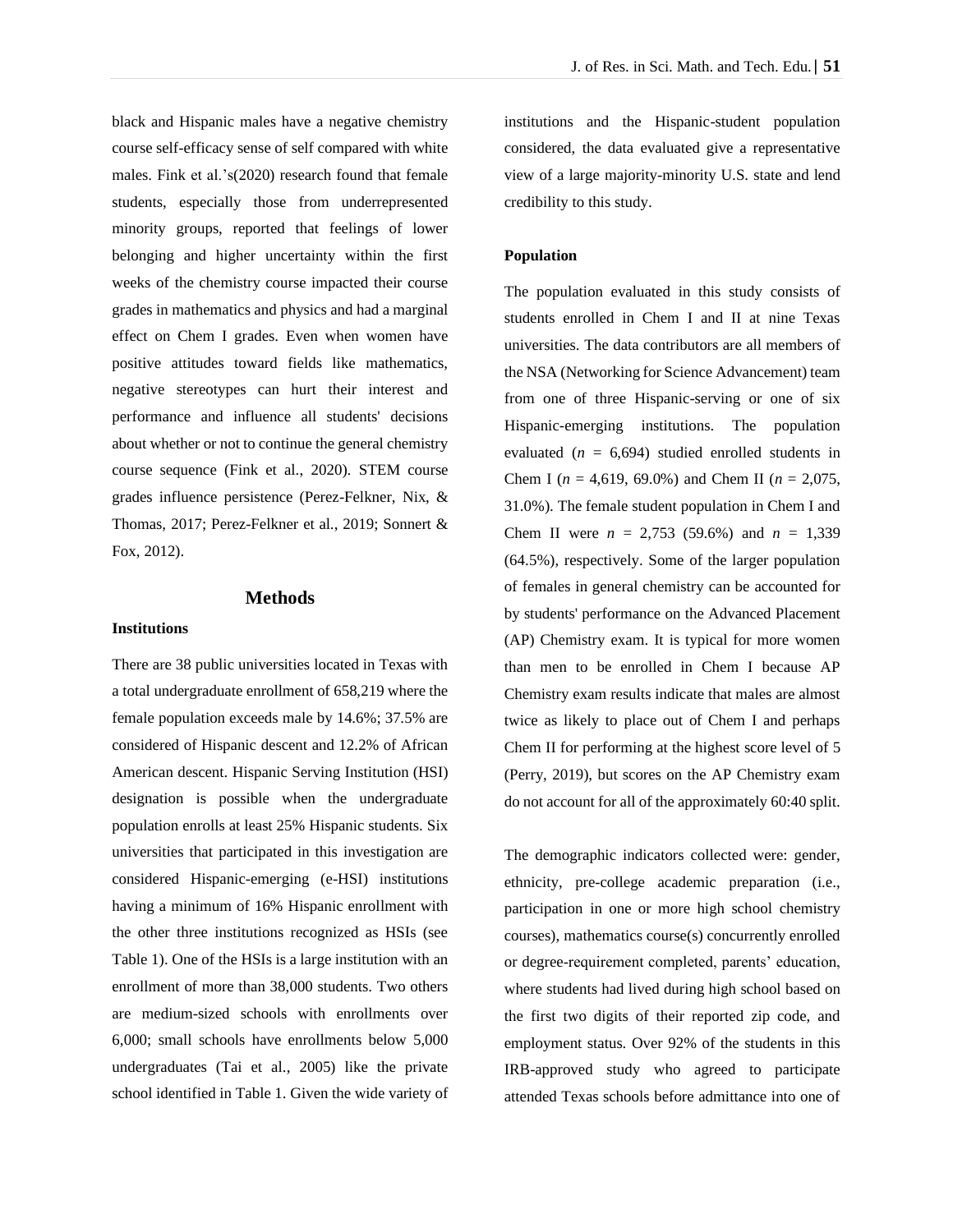the nine universities. The students evaluated were enrolled in Chem I and Chem II in both fall and spring semesters over a period of six semesters (Spring 2017 to Fall 2019). Students are considered to be onsequence if enrolled in Chem I in the fall and Chem II in the spring semesters and off-sequence when enrolled in the opposite setting. In all cases, as expected, on-sequence students outperformed offsequence students. Thus, data presented view how male and female students succeeded in each course regardless of semester chosen. The majority of the participants in this study experienced an isomorphic high school curriculum as mandated by the state's education agency, so it is presumed that the majority of the students have similar academic classroom experiences when enrolled in equivalent classes and should be adequately prepared to enter Chem I. All Chem II students successfully (grades of A, B or C) completed Chem I and are therefore considered prepared for Chem II.

### **Table 1**

*Description of Participating Institutions (THECB 2019 Report and Common Data Set info)* 

| Institution           | Undergrad<br>Enrollment | Hispanics<br>Enrolled | <b>STEM</b><br>Undergrad | 6-year<br>Graduation | Degrees<br>awarded<br>to | Accountability<br>Group |
|-----------------------|-------------------------|-----------------------|--------------------------|----------------------|--------------------------|-------------------------|
|                       |                         |                       | Degrees $(\%)$           | Rate $(\% )$         | Hispanics (%)            |                         |
| Medium, public HSI    | 6.616                   | 72.3%                 | 16.0                     | n/a                  | 67.9                     | Master's, PUI           |
| Medium, public HSI    | 8,961                   | 40.7%                 | 13.0                     | n/a                  | 35.7                     | Master's, PUI           |
| Large, public, HSI    | 38,644                  | 38.5%                 | 13.3                     | 64.2                 | 34.4                     | Emerging R <sub>2</sub> |
| Small, private, e-HSI | 3,538                   | 16.6%                 | 10.1                     | 60.0                 | 13.4                     | Doctoral                |
| Large, public, e-HSI  | 12,072                  | 21.8%                 | 9.6                      | 49.0                 | 18.9                     | Doctoral                |
| Large, public, e-HSI  | 21,025                  | 24.2%                 | 7.5                      | 59.2                 | 21.6                     | Doctoral PU             |
| Large, public, e-HSI* | 38,087                  | 26.5%                 | 14.7                     | 59.5                 | 22.6                     | Emerging R1             |
| Large, public, e-HSI  | 51,684                  | 24.5%                 | 15.8                     | 85.8                 | 21.9                     | Research, R1            |
| Large, public, e-HSI  | 63,694                  | 24.2%                 | 13.3                     | 86.3                 | 21.3                     | Research, R1            |

*Note.* \*Designated as an HSI in Fall 2020. Abbreviations: HSI = Hispanic Serving Institution, e-HSI = emerging Hispanic Serving Institution, Carnegie classifications: R1, R2 = Research university and level with "emerging" indicating that the full status has yet to be obtained, PU = Professional University,  $n/a$  = not available due to relatively new standing, PUI = Primarily Undergraduate Institution.

### **Diagnostic Instrument**

The original quiz that became what the NSA team named the MUST (Math-Up Skills Test) was generated by Hartman and Nelson (2015). The updated and current MUST is a 15-minute, calculatorfree, hand-graded assessment with 20 open-ended questions. It has a very large Cohen's *d* effect size of 1.43 and 1.20 for Chem I and II, respectively. The NSA Team has published the advantages of using the calculator-free MUST assessment to identify students early in the semester who potentially might struggle with the content of Chem I (Williamson et al., 2020) and Chem II (Powell et al., 2020). Items on the open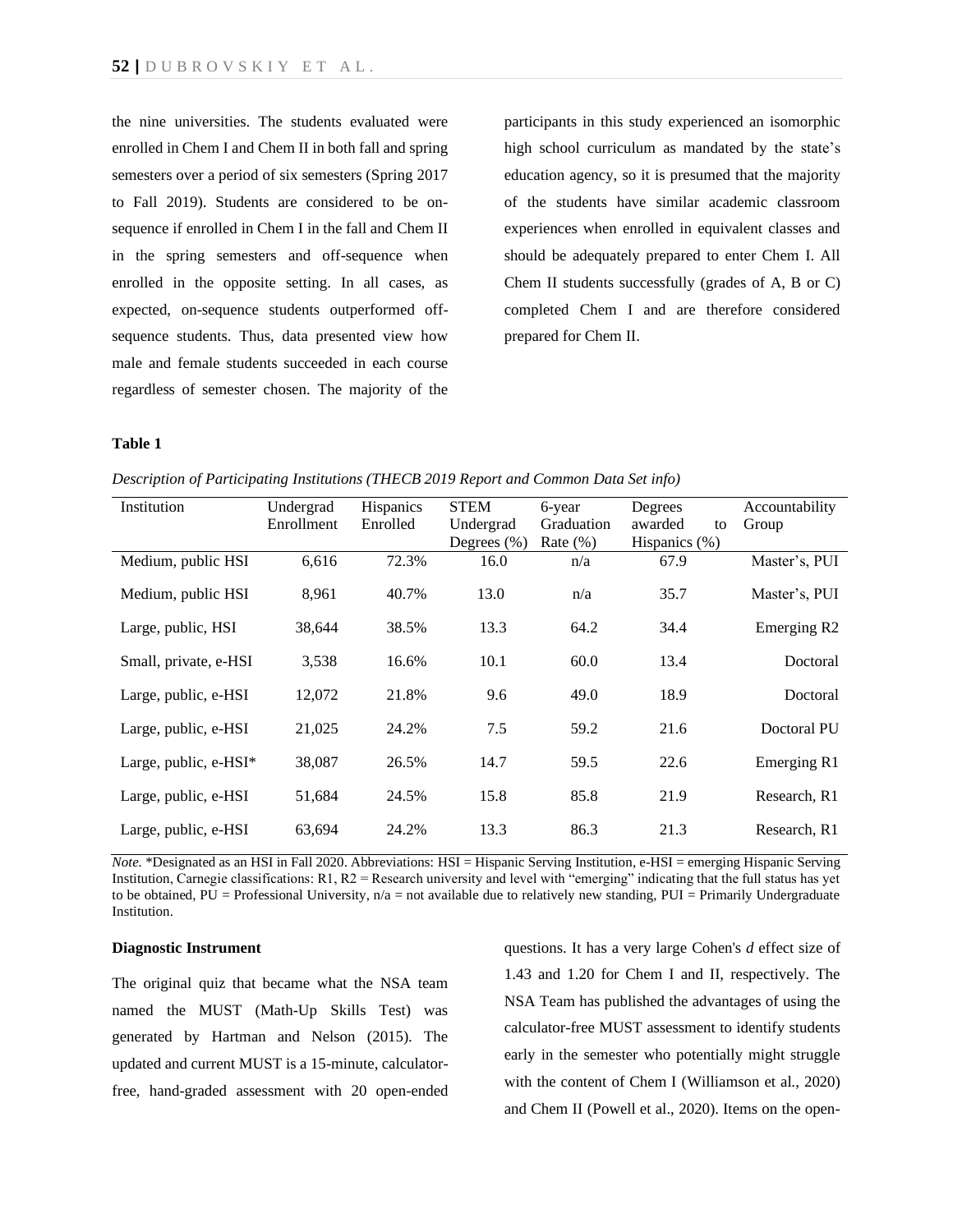response MUSTs were scored on a binary scale as either correct (1) or incorrect (0). Since each response on the MUST has only one correct answer (the assessment is not multiple choice), the Kuder-Richardson formula 20,  $r_{KR20}$  (similar to Cronbach's alpha) is appropriate to determine the reliability of the MUST. Also, the MUST has consistently reported good reliability as it does in this study of 0.874. The practical use of the MUST has been well-established by the NSA Team (Petros et al., 2017; Albaladejo et al., 2018; Williamson et al., 2020; Powell et al., 2020), and its use in these research studies documents that students' entering-automaticity skills are valid predictors of how successful they will be in Chem I and Chem II. Each student's MUST score was a sum of the correct items on a scale of 0 to 20. The questions on the 20-item MUST can be grouped into five question categories: multiplication (questions 1, 2, and 3), division (questions 4, 6, 7, 8, and 16), fraction simplification (questions 9, 10, 17, and 18), logarithms **Figure 1** 

and exponents (questions 5, 12, 13, 14, and 15), and symbolic manipulation like balancing chemical equations, which is a form of counting (questions 11, 19, and 20).

Figure 1 depicts the linear relationship between MUST scores and course averages for  $n = 6,694$ . In Figure 2, note the similar up and down flow of the averages on this diagram: students, independent of their institution, struggle with the same problems on the MUST diagnostic instrument indicating students bring similar understandings and misconceptions reflective of their pre-college backgrounds to Chem I and II. Figure 2 also illustrates that Chem II students perform at a higher automaticity level than Chem I students, but many of the same misconceptions still exist. Comparing group mean scores of Chem I and II students, in all cases males statistically outperformed females at the  $p < .05$  level (see Figure 3).

## $y = 1.4001x + 61.192$  $R^2 = 0.9806$ 0.0 10.0 20.0 30.0 40.0 50.0 60.0 70.0 80.0 90.0 100.0 0 2 4 6 8 10 12 14 16 18 20 Course Average MUST Score **Chem I + Chem II MUST (***n* **= 6,694)**

*Course Averages Calculated for each Possible MUST Score (0-20 points) Illustrate a Linear Trendline*

**Figure 2**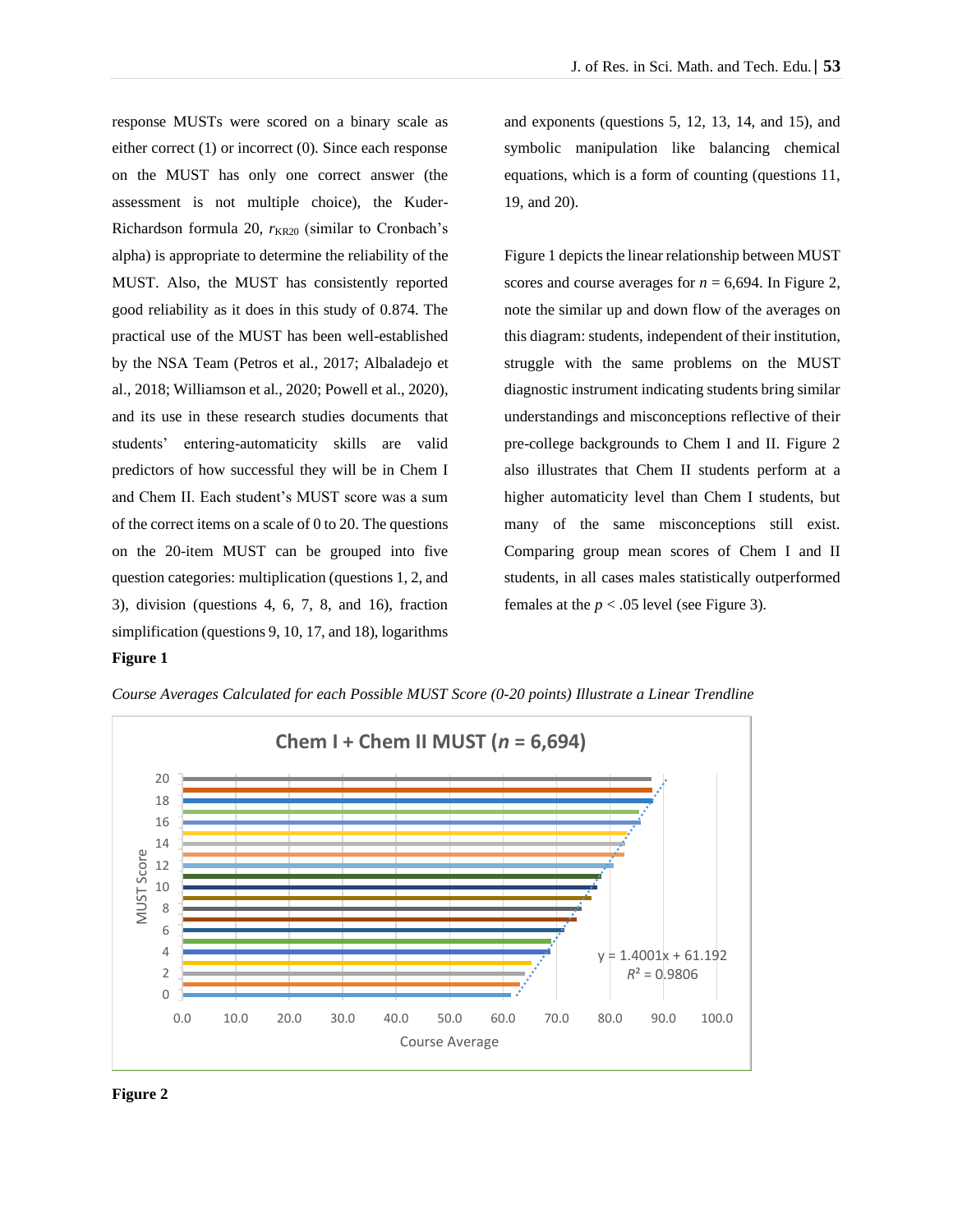

*Average Score on Each MUST Question in Chem I (n = 4,619) and Chem II (n = 2,075)* 

*Note.* On all questions the Chem II mean was higher and on all questions except #1 (multiplication of two, 2-digit numbers) and #6 (dividing a fraction by a fraction), Chem II students statistically outperformed Chem I students (*p* < .05).

#### **Research Question**

At the end of the semester, final course grades (determined as a percentage of points earned out of total points possible) were collected for students from each class as an output measure (dependent variable) of course completion. The key inputs of concern in this study were gender, students' MUST score, and their relationship to final course averages.

How do students' entering arithmetic automaticity abilities as measured by the MUST correlate with their performance in Chem I and Chem II courses when examined by gender?

## **Results**

Figure 3 displays the performance on the MUST by gender for Chem I and II students separated into onand off-sequence sections. Consistently, the onsequence groups are statistically better  $(p < .05)$  than the corresponding off-sequence groups. Data analysis shows that the Chem I and Chem II off-sequence female students have the lowest mean MUST scores at 5.9/20 and 5.8/20, respectively. On average, female students in on-sequence Chem I scored 3.0 points higher than off-sequence female students and male students in on-sequence in Chem I scored 2.3 points higher than the off-sequence males. In on-sequence Chem II, the average score for female students was 5.5 points higher than that for off-sequence female students and the average score for male students was 5.0 points higher than the average MUST score for their off-sequence counterparts. Overall, male students who enrolled in Chem II during a spring semester (i.e., on-sequence males) had the best arithmeticautomaticity skills as measured by the MUST. Even though it might be anticipated that Chem II students would always have better automaticity skills than Chem I students regardless of enrollment semester, these data did not support this. These data show that those enrolled in Chem II off-sequence had substantially lower number-sense abilities as measured by the MUST where the off-sequence males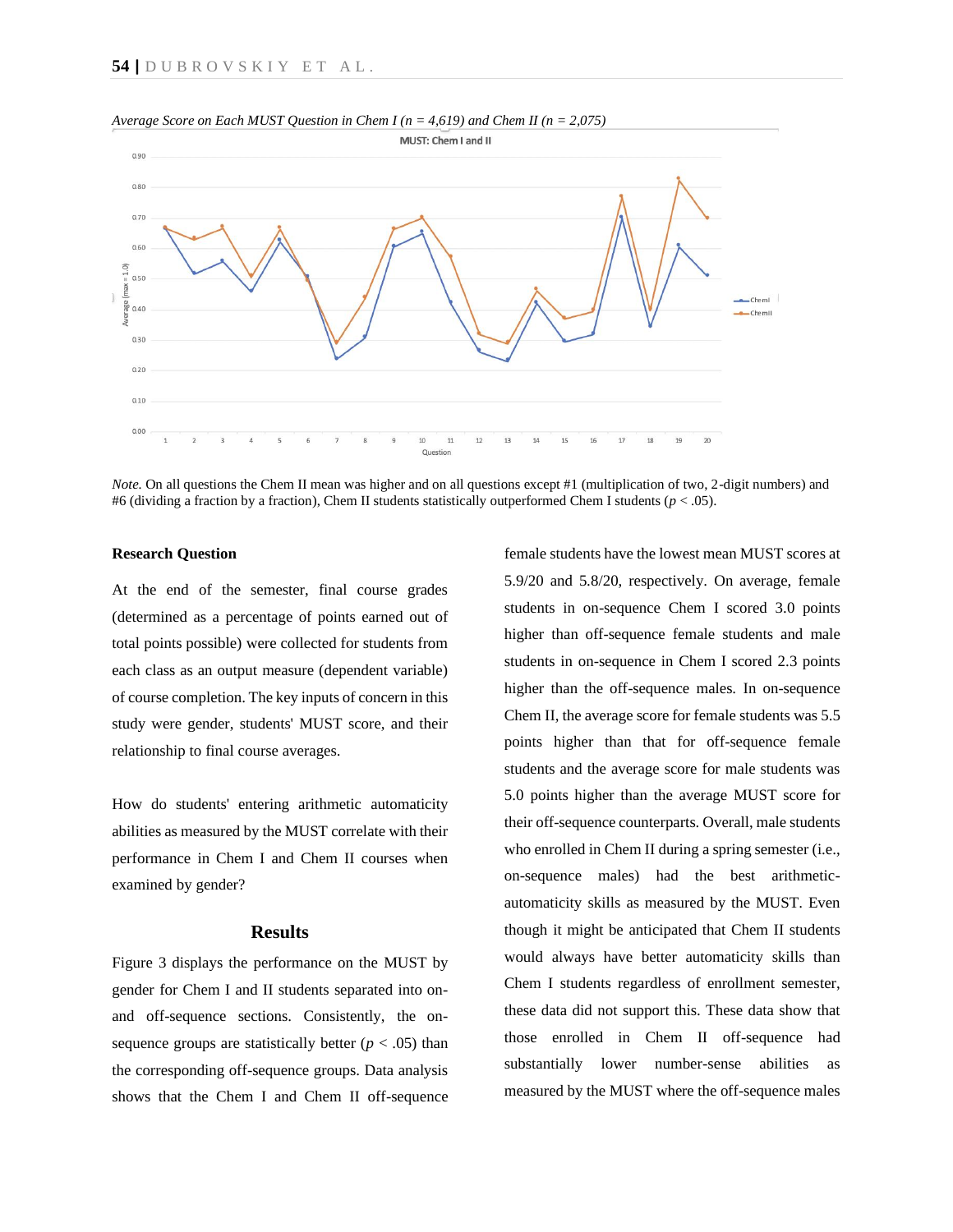had a lower MUST average score of 7.6/20 points compared to the off-sequence Chem I males who averaged 8.0/20 points.

## **Figure 3**

*Gender Differences in on- and off-Sequence in Chem I and Chem II* 



*Note.* In Figure 3 each group males statistically outperformed females.

Figures 4 and 5 compare male and female performances when the on- and off-sequence data are combined. When evaluating the difference between males and females in Chem I (Figure 4) and Chem II (Figure 5), the means for males were higher than for females for each question. The differences are statistically significant at the  $p < .05$  level for all questions except #1, #19, and #20. Q1 requires students to multiply two 2-digit numbers and Q19 and Q20 require students to balance chemical equations. For Chem II, statistical differences at the *p* < .05 level exist on all but questions #1, #5 and #6. Q1 requires students to multiply two 2-digit numbers, Q5 requires raising a number to the zeroth power and Q6 requires simplifying a complex fraction and reporting the answer as a decimal equivalent.

### **Figure 4**

*Average Score on Each MUST Question for Chem I (n = 4,619)*



*Note.* On each question, the males' average exceeded that of the females' average.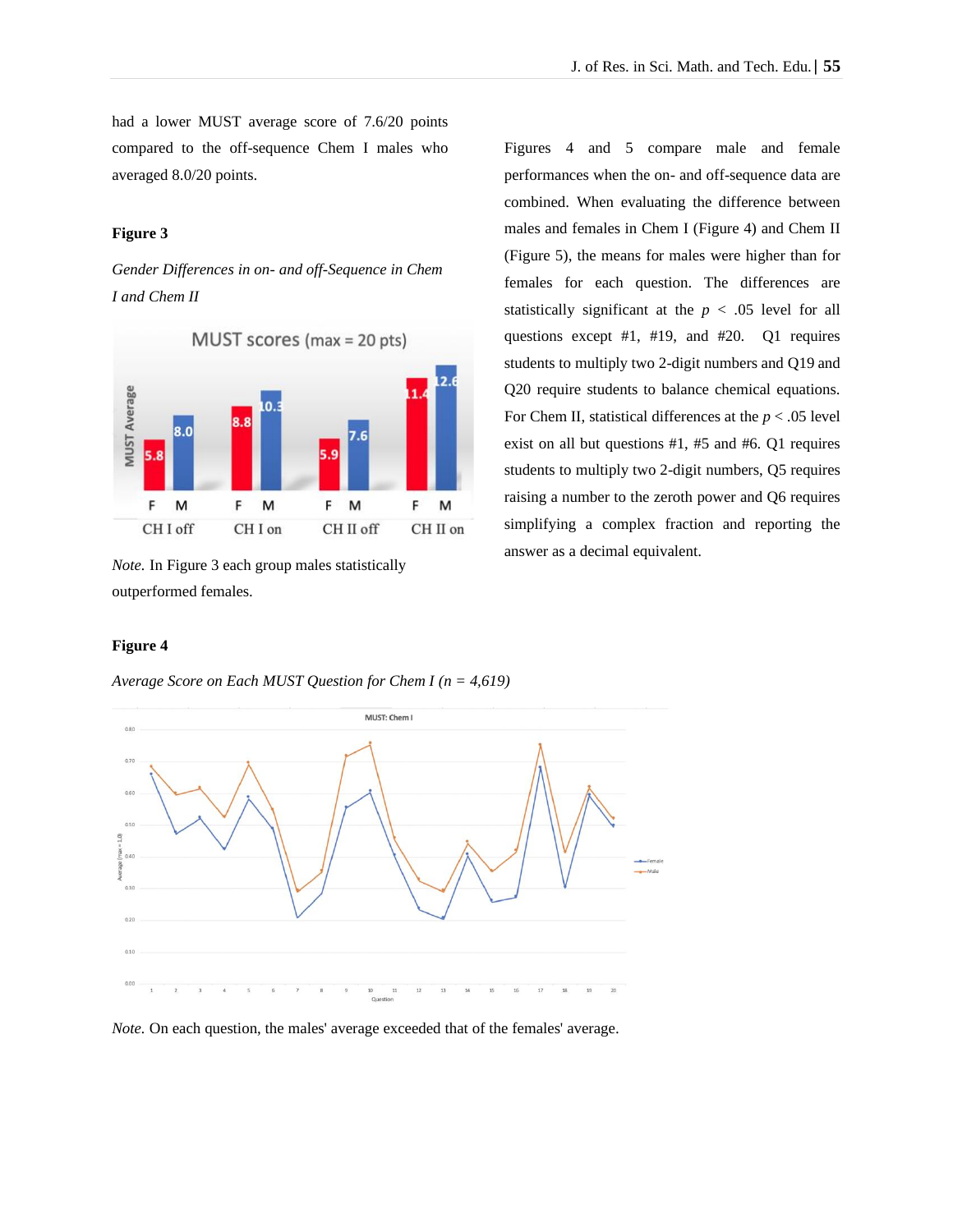## **Figure 5**



*Average Score on Each MUST Question for Chem II (n = 2,075)*

*Note.* On each question, the males' average exceeded that of the females' average.

Table 2 is aligned by the groups' MUST scores from low to high and reports the means, standard deviations (*SD*) and standard errors of the mean (*SEM*) for the MUST scores (maximum = 20.0 points) of Chem I and II students by gender. Each group (Chem I males and females, Chem II males and females) are statistically different from each other on the MUST and course averages. Chem I and Chem II males outperformed the corresponding female classmates on the MUST, and Chem II students outperformed Chem I students on the MUST and course averages. The italicized course average for Chem I males is the only mean not in alignment with the others but it also has the largest *SD*. In Chem I, 59.6% of the population was female and this percentage increased to 64.5% for Chem II enrollment. The retention of females being about 5% higher may be a reflection of the fact that their course averages in Chem I were also higher providing them with a stronger "belonging attitude" as discussed above.

Most students (98%) report to have taken at least one high school chemistry course; according to the state's curriculum for college-bound students, physics may also be taken to satisfy the science requirement. One of the most striking demographic characteristics collected from the students was the mathematics course in which they are currently enrolled. Table 3 lists these data aligned by the percent of students who have met the mathematics prerequisite. The universities composing the NSA team are not consistent with required prerequisites and some do not have specifically published requirements. It was agreed upon by the NSA team that completion of college algebra was the appropriate prerequisite for Chem I and completion of pre-calculus was appropriate for Chem II. The students' self-reported data indicate that males were at least 10% more likely to have met these prerequisites than female students. The percentages of first-generation students (i.e., those whose parents have not earned a 4-year degree) were close to 30% in each course group with the exception of Chem I female students who comprised 35.3% of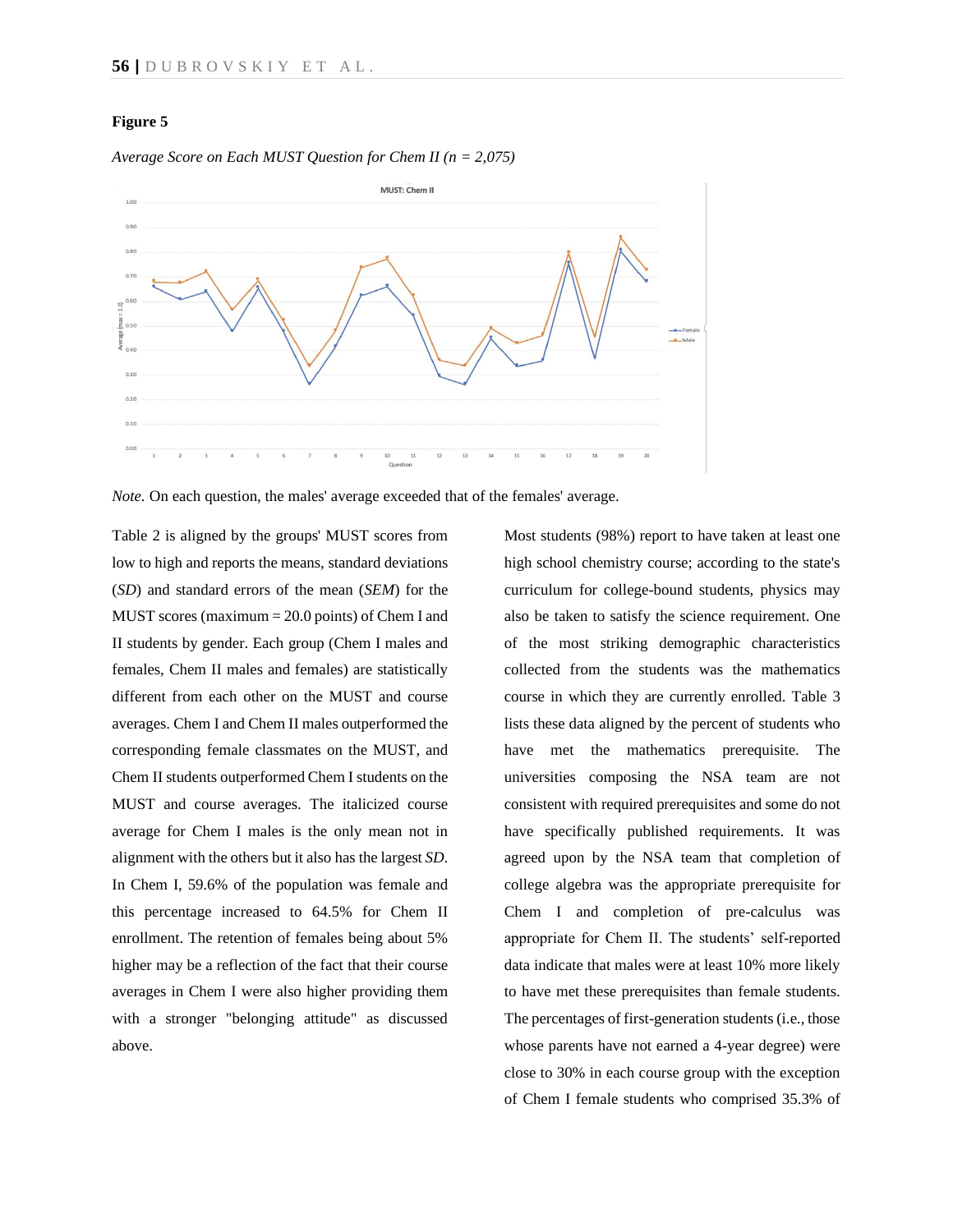the population. Approximately a third of the population in each group is comprised of students of Hispanic heritage, with comparable numbers of male and female Latinx students, but the decline in the percentage of Latinas from Chem I to II of 3.1% compared to the percentage 1.8% increase of Latinos is of interest.

## **Table 2**

| Groups <sup>a</sup> | $\boldsymbol{n}$ | Percent (%) female     | MUST (SD) (SEM)   | Course $(SD)$ $(SEM)$ |
|---------------------|------------------|------------------------|-------------------|-----------------------|
|                     |                  |                        |                   |                       |
|                     |                  |                        |                   |                       |
| Chem I Female       | 2,753            | $2,753/4,619 = 59.6\%$ | 8.3(4.95)(0.094)  | 75.4(16.3)(0.310)     |
|                     |                  |                        |                   |                       |
| Chem I Male         | 1.866            | $1,866/4,619 = 40.4\%$ | 9.7(5.18)(0.120)  | 74.4 (18.1) (0.418)   |
|                     |                  |                        |                   |                       |
|                     |                  |                        |                   |                       |
| Chem II Female      | 1.339            | $1.339/2.075 = 64.5\%$ | 10.1(5.11)(0.140) | 77.3 (14.5) (0.397)   |
|                     |                  |                        |                   |                       |
|                     |                  |                        |                   |                       |
| Chem II Male        | 736              | $736/2,075 = 35.5\%$   | 11.5(5.03)(0.185) | 79.8 (15.3) (0.564)   |
|                     |                  |                        |                   |                       |
| Chem I (M $\&$ F)   | 4,619            |                        | 8.8(5.09)(0.062)  | 75.0 (17.0) (0.250)   |
|                     |                  |                        |                   |                       |
|                     |                  | $4,092/6,694 = 61.1\%$ |                   |                       |
| Chem II ( $M & F$ ) | 2,075            |                        | 10.6(5.12)(0.010) | 78.2 (14.8) (0.326)   |
|                     |                  |                        |                   |                       |
|                     |                  |                        |                   |                       |
| Overall             | 6.694            |                        | 9.4(5.16)(0.063)  | 76.0(16.4)(0.201)     |
|                     |                  |                        |                   |                       |

*Note.*  $a_p < 0.05$  Chem I females outperformed Chem I males on course averages but entered with lower MUST scores. Chem II males outperformed Chem II females; Chem II students outperformed Chem I students.

## **Table 3**

## *Selected Demographics*

| Groups              | $\boldsymbol{n}$ | Math Requirement | % No Prior |            | Percentage |
|---------------------|------------------|------------------|------------|------------|------------|
|                     |                  | Met $(\%)$       | Chemistry  | Generation | Latinx     |
| Chem II Male        | 736              | 67.9             | 0.8        | 28.3       | 33.3       |
| Chem II Female      | 1,339            | 55.6             | 1.3        | 29.1       | 33.3       |
| Chem I Female       | 2,753            | 56.4             | 1.2        | 35.3       | 36.4       |
| Chem I Male         | 1,866            | 66.9             | 1.6        | 31.8       | 31.5       |
| Chem II ( $M & F$ ) | 2,075            | 60.6             | 1.6        | 28.8       | 33.3       |
| Chem I ( $M & F$ )  | 4,619            | 60.0             | 1.4        | 33.9       | 34.4       |
| Overall             | 6,694            | 60.4             | 1.5        | 32.3       | 34.1       |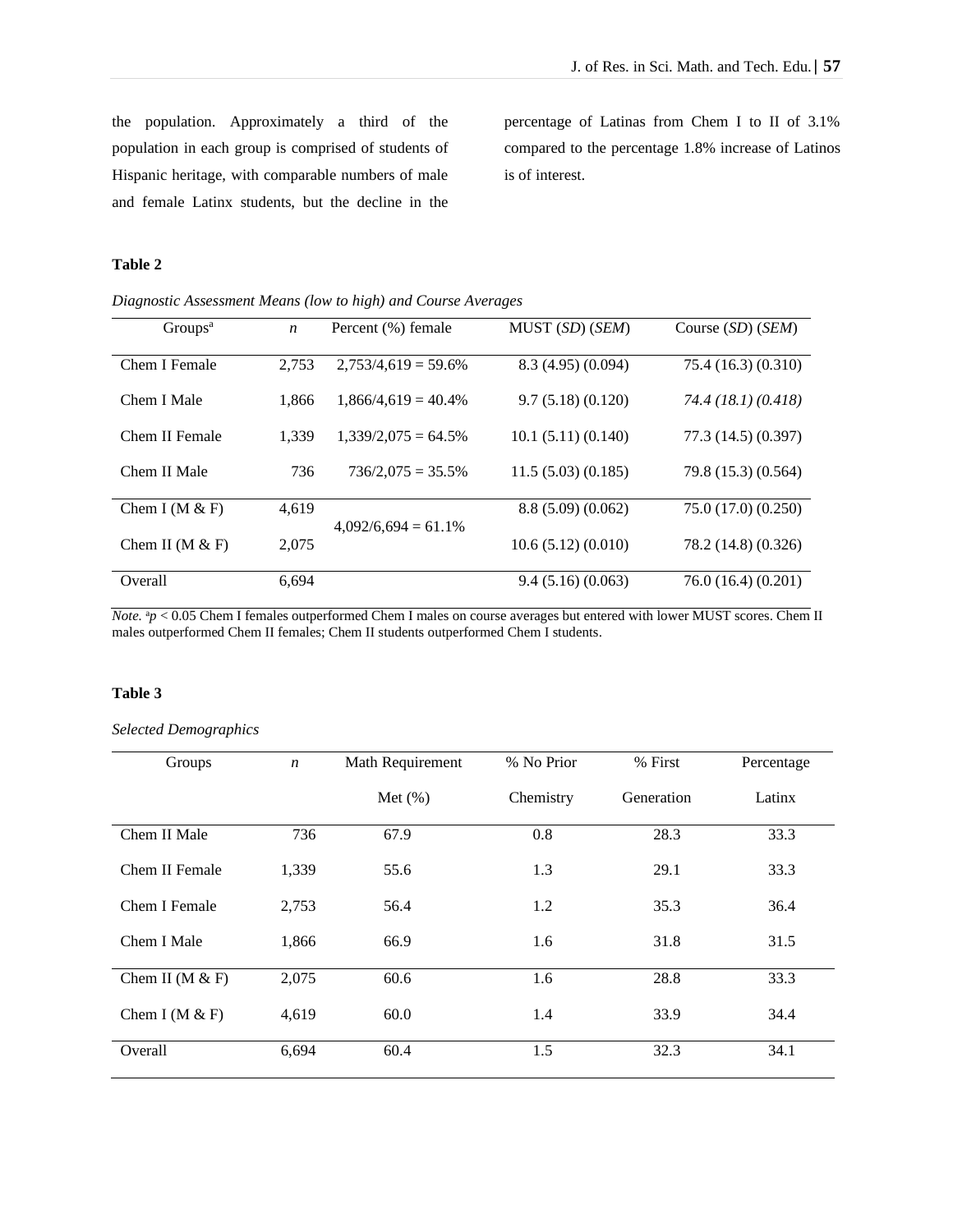Prior knowledge is a strong indicator of student success (Shell et al., 2010). For the students who enter Chem I and II, the highest-level high school chemistry courses completed and the university-level mathematics course currently enrolled are displayed in Table 4. The data are distributed according to the course performance from high to low (bottom portion of Table 4). For every course/gender group (highest level of high school chemistry taken and whether or not the appropriate level of mathematics has been accomplished), the MUST and course averages are in alignment without exception. The population evaluated did not include those who had not taken high school chemistry (or failed to report their background), leaving  $n = 4,525$  (Chem I) and  $n = 2,027$ (Chem II). The results indicate that prior knowledge really does make a difference. In all MUST cases, as student exposure progressed from Regular to Pre-AP to AP high school chemistry, male scores (Table 4's outside columns) were consistently higher than their corresponding female counterparts, but course averages differed. In all Chem I cases, male course averages were lower than their corresponding female classmates' averages. The reverse trend was seen in Chem II. The same trends exist when evaluating whether or not students have met the suggested mathematics completion course (i.e., college algebra for Chem I and pre-calculus for Chem II). The students were again culled for those who chose not to report or were not enrolled in a mathematics class providing *n*

 $= 3,320$  and  $n = 1,549$  for Chem I and Chem II, respectively. In all MUST cases, males outperformed the corresponding female group, but when it came to Chem I course averages, females did better than males.

One of the observations that can also be made (Table 4) is that all course averages regardless of the group were above 69.5% (i.e., successful). Observable trends when MUST scores grouped into three groups: below average  $(B = bottom)$ , average  $(M = middle)$  and above average ( $U =$ upper) ranges (see Tables 5 and 6) are worthy of note. To form these groups we took the average MUST score out of 20 maximum points and use one standard deviation (*SD*) around the mean to give an average MUST range of 6-11 for Chem I students (Table 5) and 8-13 for Chem II students (Table 6). Tables 5 and 6, together with the supporting alluvial diagrams (Figures 6 and 7), provide evidence of the predictability power of the MUST. Only a small percentage of the students in either Chem I or II who score above average  $(U = Upper)$  on the MUST are unsuccessful in the courses (12.2% in Chem I and 9.0% in Chem II). More important are the statistics for the students who fall into the below average  $(B =$ Below) category. After devoting only 15 minutes of class time to the MUST assessment, almost 52% of the Chem I at-risk students and 47% of the Chem II at-risk students can be identified, and their respective course averages are in the unsuccessful range,  $<$  69.5%.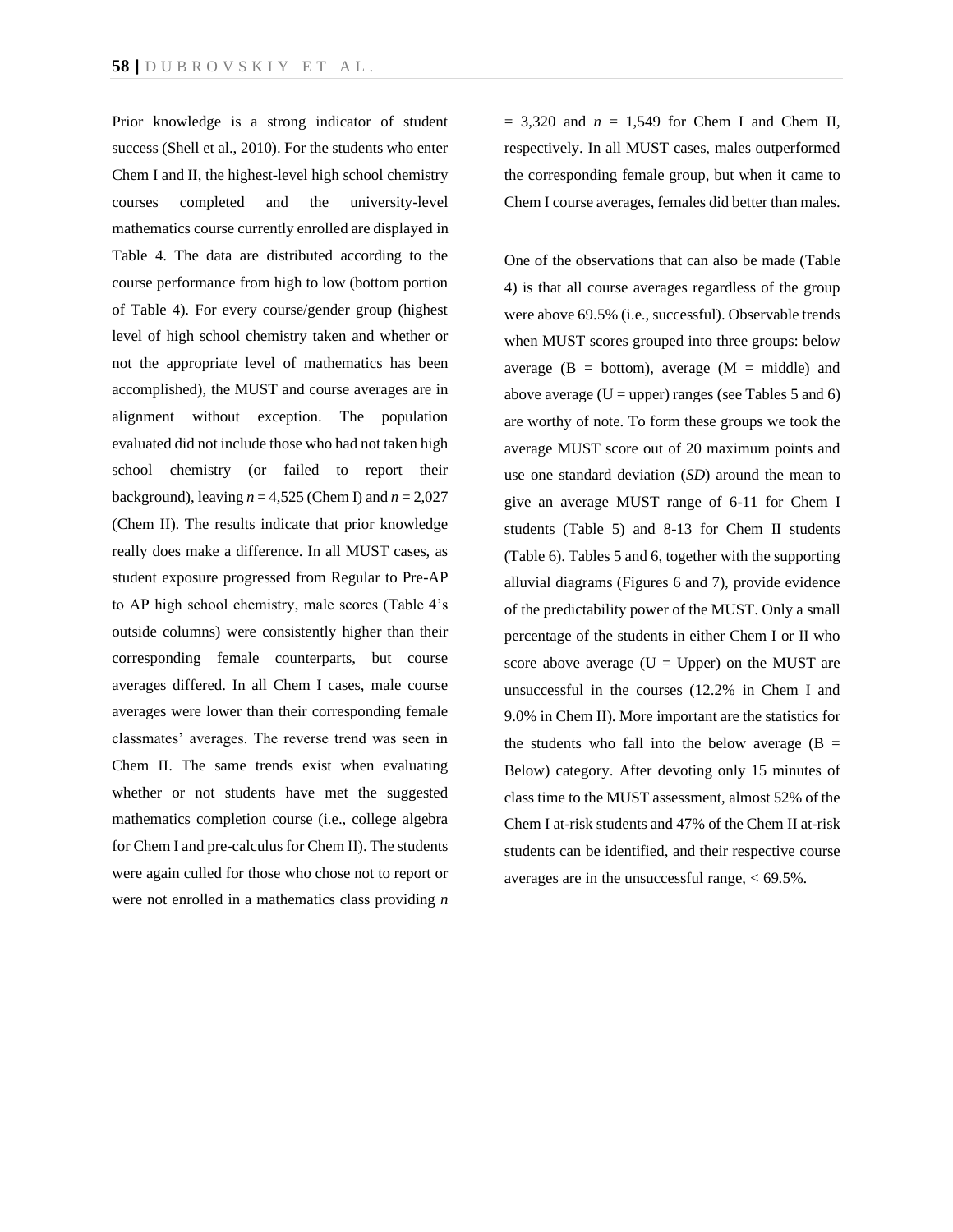## **Table 4**

|                           | MUST Mean $(SD)$ ( <i>SEM</i> ) (max score = 20) |                     |                     |                     |  |  |  |  |
|---------------------------|--------------------------------------------------|---------------------|---------------------|---------------------|--|--|--|--|
|                           | Chem II Male                                     | Chem II Female      | Chem I Female       | Chem I Male         |  |  |  |  |
| Regular                   | 9.5(5.0)(0.34)                                   | 8.2(5.3)(0.26)      | 6.7(4.6)(0.16)      | 8.0(4.9)(0.20)      |  |  |  |  |
| Pre-AP                    | 11.9(4.6)(0.26)                                  | 10.5(4.8)(0.20)     | 8.6(4.8)(0.13)      | 9.8(5.0)(0.17)      |  |  |  |  |
| AP                        | 13.5(4.6)(0.33)                                  | $12.0$ (4.6) (0.26) | 10.3(4.9)(0.21)     | 12.2(5.0)(0.26)     |  |  |  |  |
| Not Met                   | 10.9(5.1)(0.31)                                  | 9.8(5.2)(0.23)      | 7.8(4.6)(0.17)      | 8.6(4.7)(0.21)      |  |  |  |  |
| Met Math                  | 12.7(4.6)(0.27)                                  | 11.0(4.9)(0.23)     | 9.5(5.1)(0.15)      | 10.9(5.2)(0.17)     |  |  |  |  |
| Course Average (SD) (SEM) |                                                  |                     |                     |                     |  |  |  |  |
|                           | Chem II Male                                     | Chem II Female      | Chem I Female       | Chem I Male         |  |  |  |  |
| Regular                   | 75.2(17.1)(1.15)                                 | 72.9 (15.8) (0.781) | 71.9 (17.0) (0.584) | 70.5 (18.4) (0.746) |  |  |  |  |
| Pre-AP                    | 80.3 (13.5) (0.780)                              | 77.9 (13.5) (0.560) | 76.1 (15.6) (0.431) | 74.8 (16.9) (0.588) |  |  |  |  |
| AP                        | 85.0 (13.9) (1.01)                               | 82.3(12.6) (0.708)  | 79.9 (15.2) (0.654) | 79.8 (18.3) (0.938) |  |  |  |  |
| Not Met                   | 78.4 (14.9) (0.896)                              | 75.3 (14.7) (0.650) | 74.0 (16.0) (0.585) | 70.4 (18.0) (0.795) |  |  |  |  |
| Met Math                  | 82.1 (15.3) (0.883)                              | 80.9 (13.3) (0.621) | 78.0 (16.0) (0.474) | 76.8 (18.0) (0.592) |  |  |  |  |

*Prior Coursework in High School Chemistry and Post-Secondary Mathematics* 

## **Table 5**

*Chem I targeted MUST Score Ranges: Below < 6 (B), Average = 6-11 (M), Above > 11 (U)*

| <b>MUST</b>                      | $n\left(\%\right)$ | Course              | Number of |                         | Grades $D + F$ |
|----------------------------------|--------------------|---------------------|-----------|-------------------------|----------------|
| range <sup>a</sup>               |                    | $(SD)$ $(SEM)$      |           | Successful Unsuccessful | (Unsuccessful) |
| Below average: $B = 1,420(30.7)$ |                    | 66.0(16.6)(0.440)   | 685       | 735                     | 51.8%          |
| Average: M                       | 1,752 (37.9)       | 75.0 (16.0) (0.382) | 1.247     | 505                     | 28.8%          |
| Above average: $U$ 1,447 (31.3)  |                    | 83.9 (13.7) (0.360) | 1.271     | 176                     | 12.2%          |
| Total                            | 4.619              | 75.0 (17.0) (0.250) | 3.203     | 1,416                   | 30.7%          |

*Note. a*Significant difference at  $p < .05$  level: upper outperformed medium, medium outperformed low, and upper outperformed low. Abbreviations correspond to those in the alluvial diagram: U = upper, M = middle, B = bottom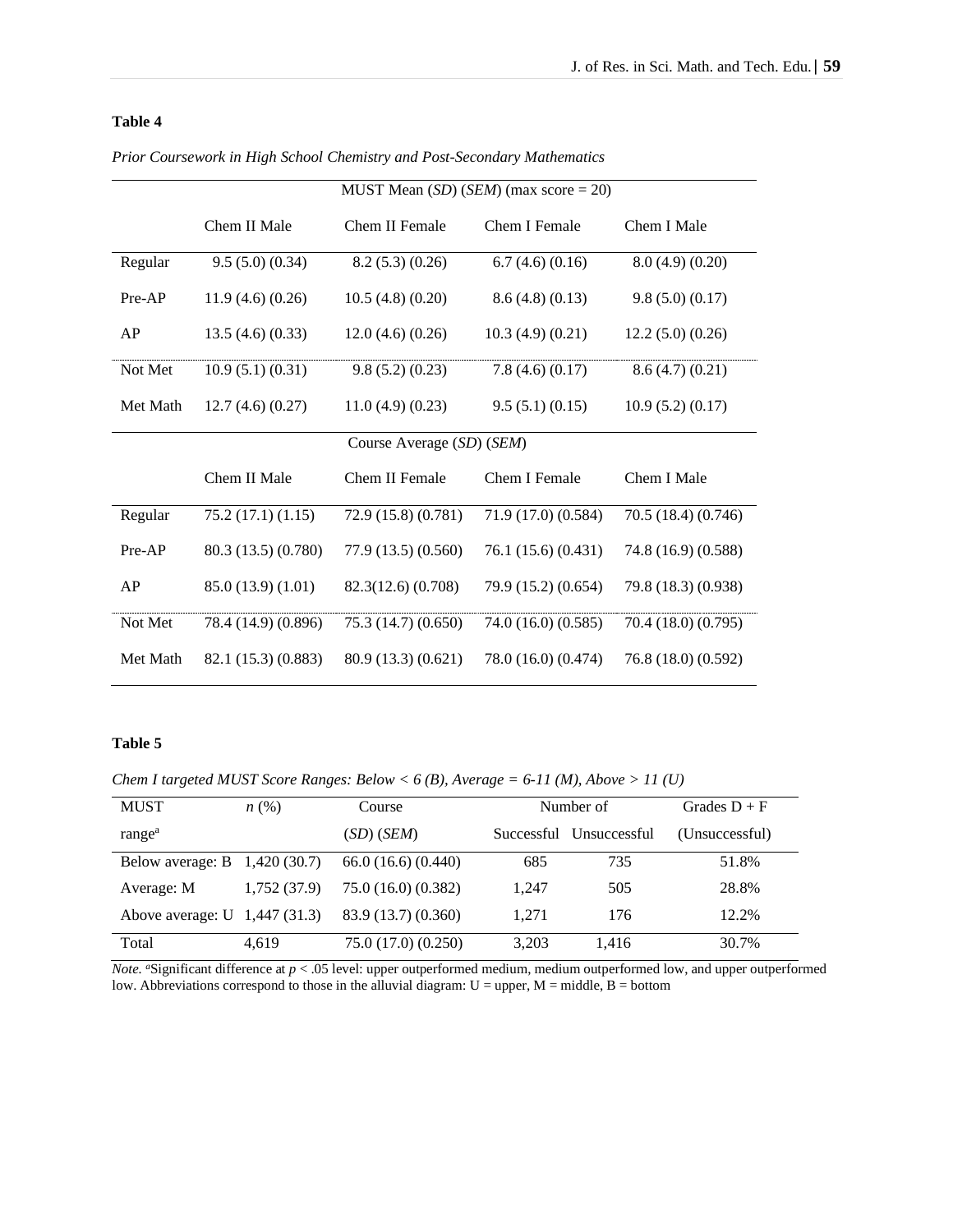## **Table 6**

| <b>MUST</b>        | n(%)       | Course $(SD)$ $(SEM)$ |            | Number of    | Grades $D + F$ |
|--------------------|------------|-----------------------|------------|--------------|----------------|
|                    |            |                       |            |              |                |
| range <sup>a</sup> |            |                       | Successful | Unsuccessful | (Unsuccessful) |
| Below average: B   | 632(30.5)  | 69.3(15.7)(0.626)     | 336        | 296          | 46.8%          |
| Average: M         | 746 (36.0) | 79.1 (13.1) (0.478)   | 597        | 149          | 20.0%          |
| Above average: U   | 697 (33.6) | 85.3 (11.3) (0.427)   | 634        | 63           | 9.0%           |
| Total              | 2.075      | 78.2 (14.8) (0.326)   | 1,567      | 508          | 24.8%          |

*Chem II Targeted MUST Score Ranges: Below*  $\langle 8 \rangle$  *(B), Average = 8-13 (M), Above > 13 (U)* 

*Note. a*Significant difference at  $p < .05$  level: upper outperformed medium, medium outperformed low, and upper outperformed low. Abbreviations correspond to those in the alluvial diagram:  $U =$  upper,  $M =$  middle,  $B =$  bottom

The alluvial diagrams below (Figures 6 and 7 for Chem I and II, respectively) depict where the various splits occur. There are a couple of notable aspects to contemplate. Considering that the MUST is given at the beginning of the semester, its results reflect what students bring with them to Chem I and II. The farright band indicates gender. By comparing Figures 6 and 7, it is evident that more females enroll in Chem I and II than males. To interpret Figures 6 and 7, start **Figure 6**

on the bottom of the leftmost side (unsuccessful (U) students in the classes). The "rivers" of the left-hand side of the diagrams connect to the middle bar (MUST ranges). In both Chem I and II, very few students who finished the course with grades of D or F (Unsuccessful  $= U$ , bottom river on the left) scored above average (Upper) on the MUST, and very few A grades (upper river on left) enter the course with below average (Bottom) MUST scores.

*Alluvial Diagram Illustrating Chem I MUST Groups (middle) Linked to Grades (far left) and Gender (for right)*



*Note.* The MUST scoring groups (Bottom, Middle, and Upper) are linked to the course grades (A, B, C, and Unsuccessful averages below 69.5% or grades of D and F combined) on the far-left bar and gender male (M) and female (F) distributions on the far-right bar. Source[: https://rawgraphs.io/learning/how-to-make-an-alluvial-diagram/#01-paste-your-data](https://rawgraphs.io/learning/how-to-make-an-alluvial-diagram/#01-paste-your-data)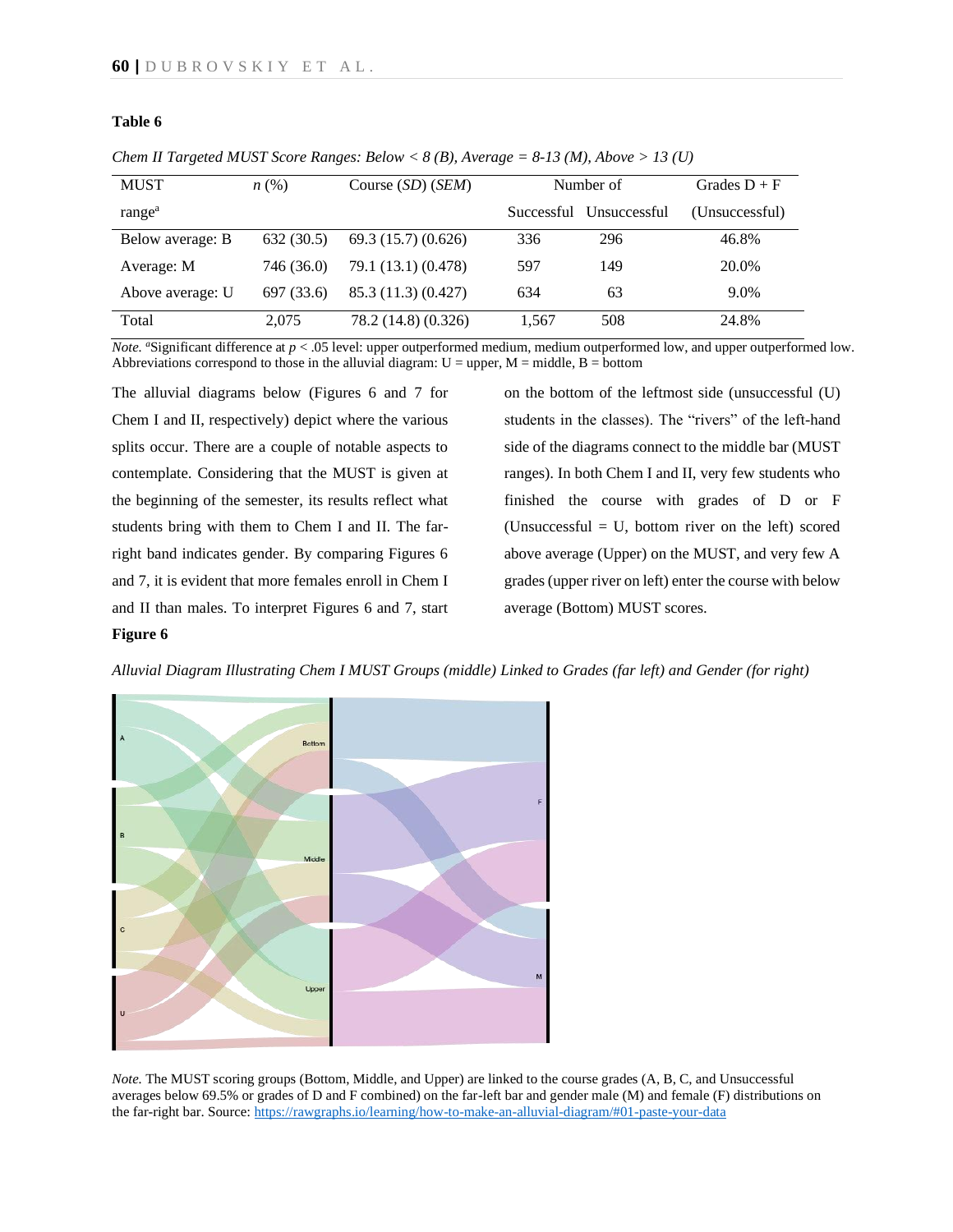## **Figure 7**



*Alluvial Diagram Illustrating Chem II MUST Groups (middle) Linked to Grades (far left) and Gender (for right)*

*Note.* The MUST scoring groups (Bottom, Middle, and Upper) are linked to the course grades (A, B, C, and Unsuccessful averages below 69.5% or grades of D and F combined) on the far-left bar and gender male (M) and female (F) distributions on the far-right bar. Source[: https://rawgraphs.io/learning/how-to-make-an-alluvial-diagram/#01-paste-your-data](https://rawgraphs.io/learning/how-to-make-an-alluvial-diagram/#01-paste-your-data)

In both Chem I and II, the percentage of the top middle rivers flowing to the right (blue in color) are devoted to students who scored below average on the MUST. In Figures 6 and 7, females in the bottom MUST range more than doubles that for males; females also make a greater contribution to the middle-MUST ranges for Chem I and Chem II (violet in color). The percentage of Chem I and II males and females starting with MUST scores in the upper range (lavender in color) appear to be about equal with the majority of these students successfully completing the course with grades of A, B, or C.

Tables 7 and 8 provide more data for the alluvial diagrams. In both Chem I and II courses each performance group is supported by distinct differences between MUST scores and course averages for both genders. There is at least a 10% difference in course averages in Chem I (equivalent to a letter-grade improvement) for both males and females as their respective MUST averages climbed by about 25% between performance categories based on every gain of 2 MUST points being equivalent to 10%. Each female category in Table 7 has lower MUST scores with higher course averages. The only gender comparison that did not show a statistical difference was the course averages for the upper-performance group (in italics). The Chem II MUST gaps (about 30%) between performance categories is even wider than in Chem I for both genders. The Chem II course averages in the average and above average categories have narrowed to about 7 points for male students and 5 points for female students emphasizing the need for better automaticity skills. In Chem II statistical differences at  $p < .05$  for gender comparisons exist in all MUST cases, except for the average student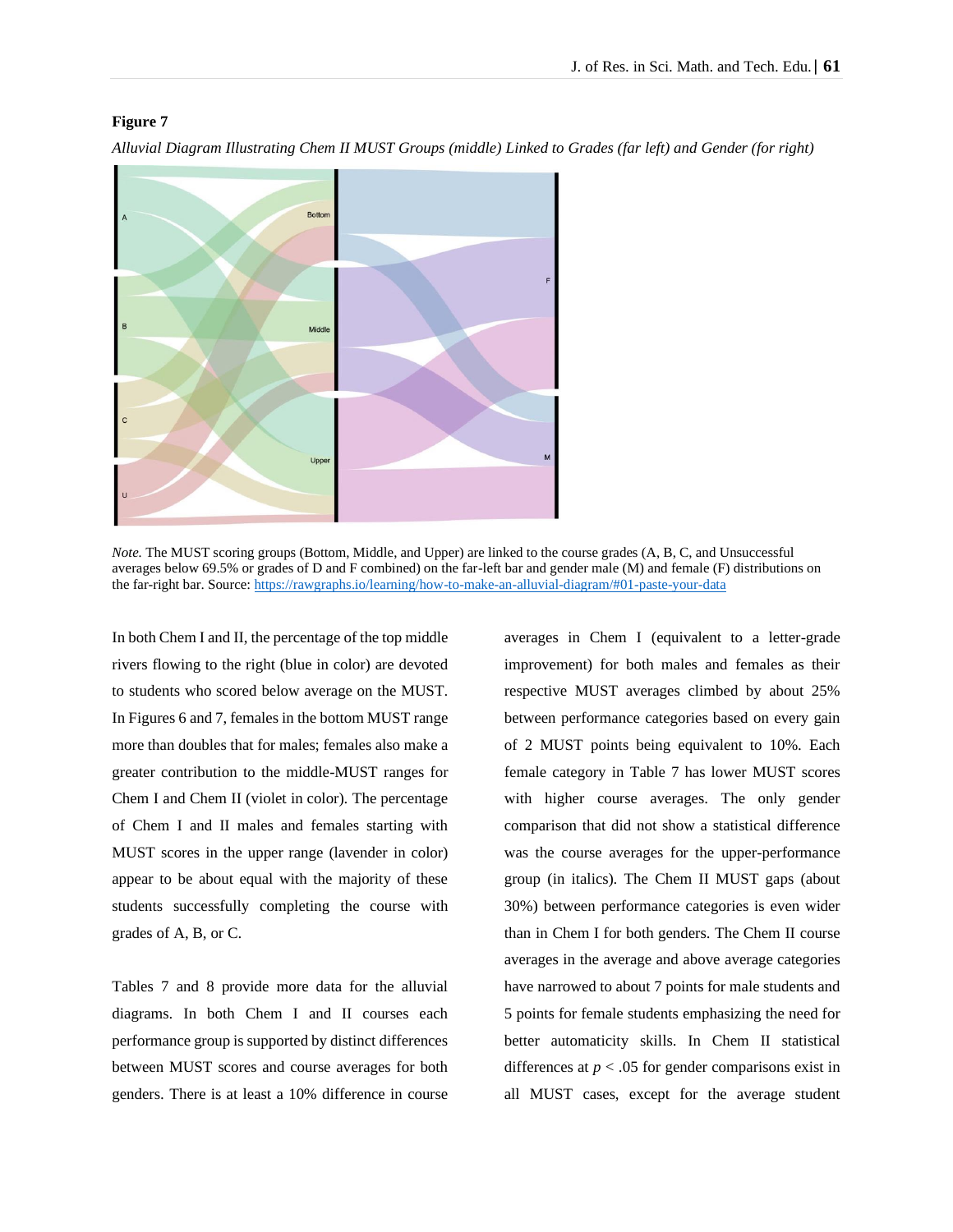category but only for the course averages for the upper tier of students. Males outperformed females in both entering MUST scores and final course averages for Chem II. Also, the male course average of 63.7% in Chem I and the female course averages of 67.2% in Chem I and 68.9% in Chem II are the first times in the data presented that an average placed into the unsuccessful category (i.e.,  $<$  69.5%). From all the data produced from this evaluation, the only groups in Tables 5-8 to show unsuccessful course averages corresponded to below average MUST scores. The only group that was able to compensate for low automaticity ability were the below average Chem II males who completed the course with a 70.1% average. The males who entered Chem II with aboveaverage automaticity ability also statistically outperformed ( $p < .05$ ) Chem II females.

#### **Table 7**

*Gender Similarities and Differences in Chem I by Performance Category (n = 4,619).* Overall MUST average =

| Chem I        | Male <sup>a</sup> |             |            |             | Female <sup>a</sup> |            |  |
|---------------|-------------------|-------------|------------|-------------|---------------------|------------|--|
|               | $n(\%)$           | <b>MUST</b> | Course Avg | n(%)        | <b>MUST</b>         | Course Avg |  |
| Below average | 482 (25.8)        | 3.2         | 63.7       | 939 (34.1)  | 3.0                 | 67.2       |  |
| Average       | 696 (37.3)        | 8.6         | 73.0       | 1,056(38.4) | 8.3                 | 76.3       |  |
| Above average | 688 (36.9)        | 15.3        | 83.2       | 758 (27.5)  | 14.8                | 84.6       |  |
| Overall       | 1,866 (40.4)      | 9.7         | 74.4       | 2,753(59.6) | 8.3                 | 75.4       |  |

8.8/20; Overall Class Average = 75.0%

*Note.* **a**All MUST and course averages between males and females show  $p < .05$ , except in the above average category with no statistical difference (italicized values). In each case, males entered with higher MUST scores but completed the course with a lower average.

## **Discussion**

The gender gap has essentially closed in secondary mathematics and science courses when compared to results obtained from post-secondary institutions (Perez-Felkner et al., 2019). Students from many backgrounds are successful in general chemistry. Barriers to success are not limited to prior academic knowledge but may also include emotions and the scope of a growth mindset (Dweck, 2006). Student engagement and motivation are also key as is students' self-efficacy, attitude, and career goals, which all play roles in persistence to attain a STEM degree that leads

to a STEM career. However, previous research has shown that prior knowledge is correlated with performance and students who enter general chemistry courses with greater arithmetic automaticity have an increased chance of success. This early success is important to maintaining the STEM pipeline because poor performance negatively impacts STEM persistence (Cohen & Kelly, 2019).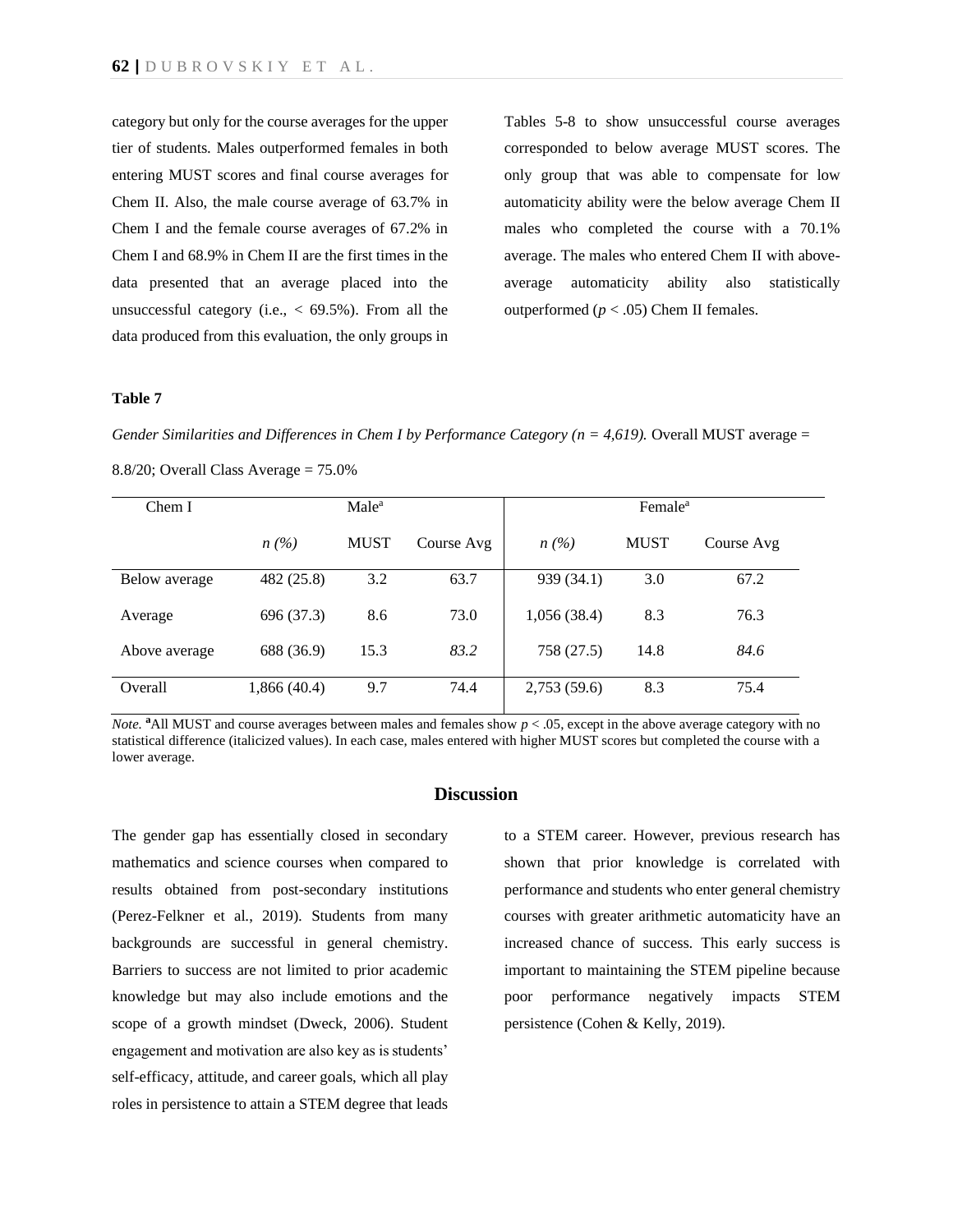## **Table 8**

*Gender Similarities and Differences in Chem II by Performance Category (n = 2,075).* Overall MUST Average  $= 10.6/20$ ; Overall Class Average  $= 78.2%$ 

| Chem II       | Male               |                  |                   | Female             |                   |                   |
|---------------|--------------------|------------------|-------------------|--------------------|-------------------|-------------------|
|               | $n\left(\%\right)$ | <b>MUST</b>      | Course Avg        | $n\left(\%\right)$ | <b>MUST</b>       | Course Avg        |
| Below average | 181 (24.6)         | 4.6 <sup>a</sup> | 70.1              | 451 (33.7)         | 4.2 <sup>a</sup>  | 68.9              |
| Average       | 264 (35.9)         | 10.6             | 79.2              | 482 (36.0)         | 10.5              | 79.1              |
| Above average | 291 (35.5)         | $16.6^{\rm a}$   | $86.4^{b}$        | 406(30.3)          | $16.2^{\rm a}$    | $84.4^{b}$        |
| Overall       | 736 (35.5)         | $11.5^{\rm a}$   | 79.8 <sup>b</sup> | 1,339(64.5)        | 10.1 <sup>a</sup> | 77.3 <sup>b</sup> |

*Note.* <sup>a</sup>MUST averages: Below and above average categories and overall,  $p < .05$  <sup>b</sup>Course averages: Above average category and overall,  $p < .05$ 

In this study, about 57% of the unsuccessful Chem I females and 45% of the unsuccessful Chem I males fell into the below-average (bottom) category on the MUST. About 30% of students of each gender are first-generation students. The percentage of students who reported that they worked while enrolled in classes (42% of female students and 47% of male students) has been addressed in Weber et al. (2020). Unsuccessful females tended to be those who earned a below-average MUST score, had not completed precalculus (or their current mathematics enrollment was not reported) and were also more likely to be employed as compared to their male classmates. Any one of these descriptors might only have a minimal influence on a student's ability to succeed, but the synergy of all of these factors undoubtedly increases challenges to the success for these students.

What does students' entering automaticity ability tell us about students' performance in Chem I and II? When Chem I male MUST groups are compared to the corresponding female groups, in general, males enter Chem I with greater number-sense skills than females, but it is females who have higher final course averages over the males – are Chem I females simply better classroom students? If so, then this attribute might explain why Chem II classes include a slightly larger percentage of females than males, and maybe this is the beginning evidence to suggest that females' "belonging attitude" is prospering and the gender gap is leveling. Even though the Chem I evidence is encouraging, Chem II males tend to outperform females on both their automaticity ability and course averages. Even when Chem II females enter with above-average MUST scores there remains a statistical difference  $(p < .05)$  in final course averages. Similar to the Sax et al. (2017) computer science study, positive signs that the gender gap is closing exist but there is still a long way to go!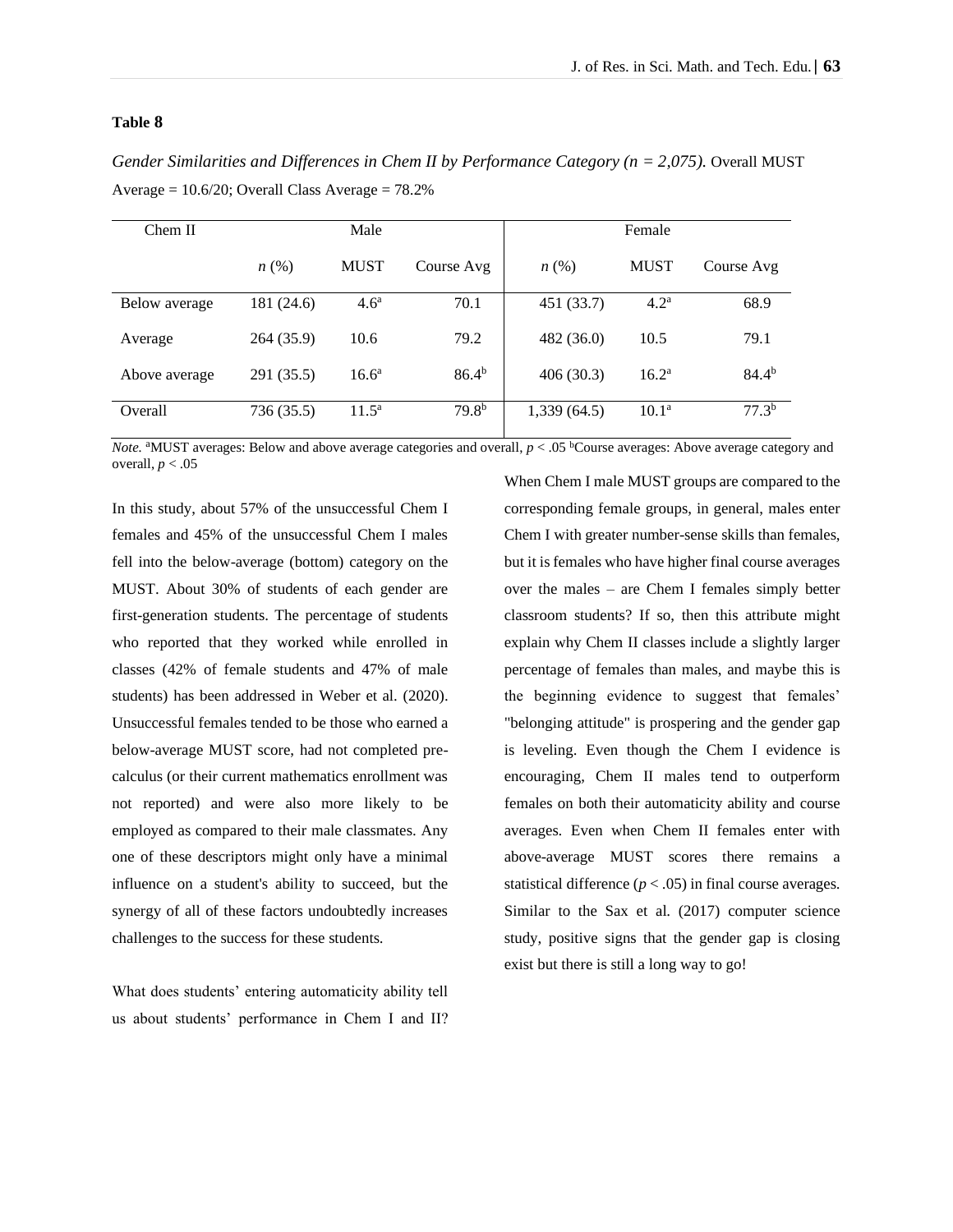#### **Study Limitations**

The noted limitation is that the demographic data included in this study were self-reported by the students. Students were aware that they were participating in an IRB-approved study so it is assumed that all data points were accurately reported. The sample included students enrolled in general chemistry classes from eight public and one private

### **Conclusion**

The allotted time for the MUST is only 15 min. and it consistently reflects (and predicts) students' overall performance in Chem I and II. Many colleges and universities suggest chemistry should be taken in high school by all applicants regardless of intended major (Fox, 1994). At the post-secondary level, chemistry is a foundational course required for many STEM majors. General chemistry is identified as a high-risk course where the D/F grade rate is often reported to be over 50% compared to other science courses, where the DF grades are around 33% (Cohen & Kelly, 2019). This study supports the results of Bloodhart et al. (2020) who found that undergraduate females in STEM outnumber and are outperforming males in the physical sciences even though they entered this study with a lack of numeracy skills that are paramount to success in more advanced chemistry pursuits. In every other case, males entered with higher MUST scores but females finished with higher course averages. By the time we got to these data, men entered with higher MUST and completed the course with higher course averages. Training students to limit the use of calculators is necessary to re-energize needed university of the possible 38 public and 53 private universities in this diverse education setting spanning over 45,000 square miles region, which is much larger than many US states combined. Thus, the sample population is reasoned to be a good representation of general chemistry students enrolled throughout this state.

quantitative skills. One carrot is that many of the students who enroll in general chemistry are on a path to obtain a STEM degree and become a health professional. Many will at some time in their future take the calculator-free MCAT. Some members of the NSA Team have untethered their students from their calculators during certain parts of the courses. Hartman and Nelson (n.d.) suggest making sure that students overlearn the basics necessary for each chemistry lesson before students start the material. Closely linked to students' arithmetic skills are their quantitative-literacy and quantitative-reasoning abilities. In our data-driven world, it is ones' prior knowledge that is and will also be the mainstay of how much effort will be needed to take the next step. Perez-Felkner et al. (2019, p. 4) reported, "we do not yet know to what degree precollege and college ability and achievements predict postsecondary gender gaps in STEM," but maybe this study provides some insight into this mystery. What would the story be if females entered Chem I with improved number-sense skills and a better growth mindset toward entering STEM career fields? Progress towards these goals is slow, but there are indications that the gaps are closing.

## **Declaration of Interest Statement**

The authors declare no conflict of interest concerning this IRB-approved study.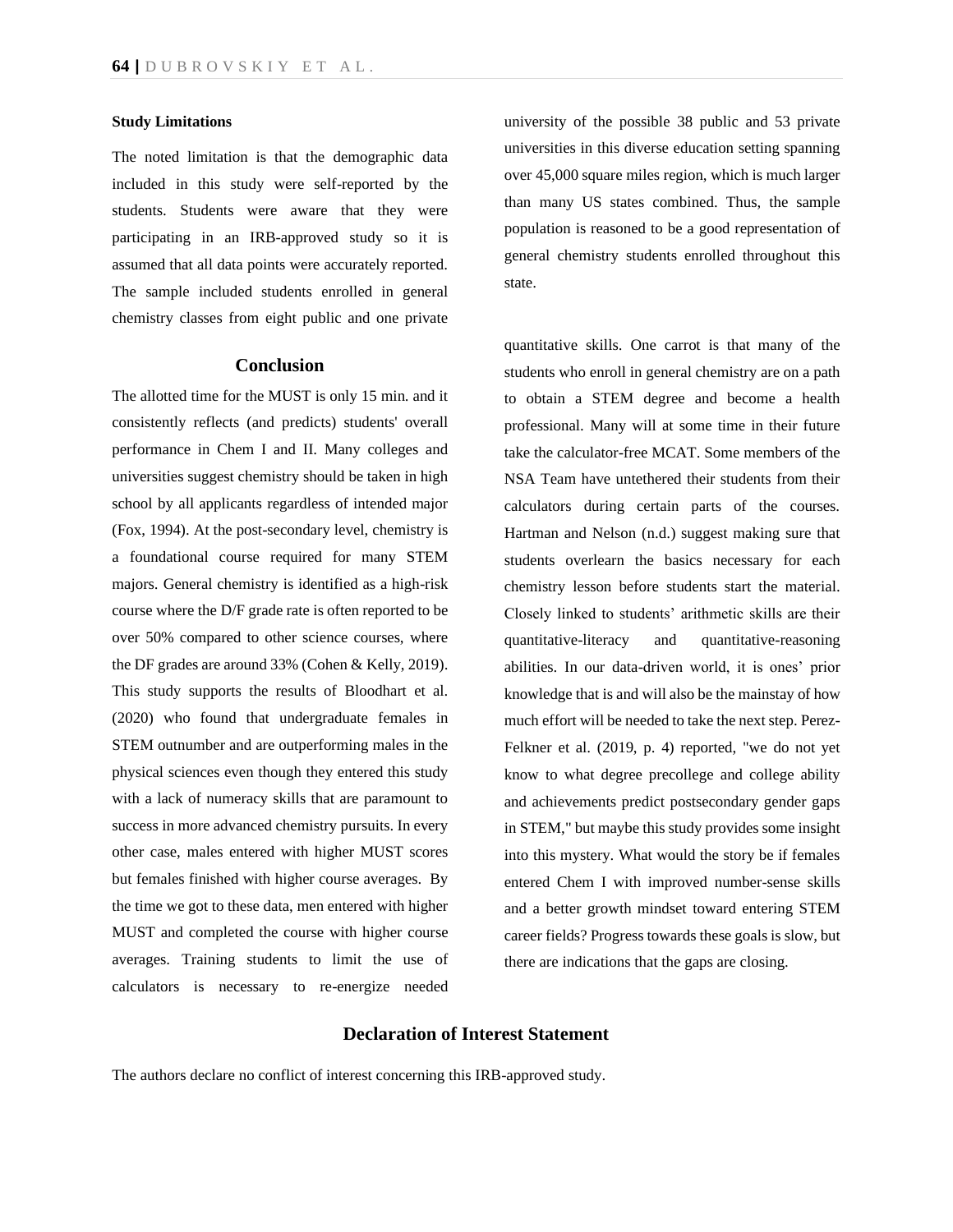## **References**

- Albaladejo, J. DP., Broadway, S., Mamiya, B., Petros, A., Powell, C. B., Shelton, G. R., Walker, D. R., Weber, R., Williamson, V. M., & Mason, D. (2018). ConfChem conference on mathematics in undergraduate chemistry instruction: MUST-Know pilot study—Math preparation ztudy from Texas. *Journal of Chemical Education,* 95(8), 1428-1429.<http://dx.doi.org/10.1021/acs.jchemed.8b00096>
- Blanc, R. A., DeBuhr, L. E., & Martin, D. C. (1983). Breaking the attrition cycle: The effects of supplemental instruction on undergraduate performance and attrition. *Journal of Higher Education*, *1*, 80-90. <http://dx.doi.org/10.1080/00221546.1983.11778153>
- Bloodhart, B., Balgopal, M. M., Casper, A. M. A., McMeeking, L. B. S., & Fischer, E. V. (2020). Outperforming yet undervalued: Undergraduate women in STEM. *PLoS ONE 15* (6): e0234685. <http://dx.doi.org/10.1371/journal.pone.0234685>
- Carver, S. D., Van Sickle, J., Holcomb, J. P., Jackson, D. K., Resnick, A., Duffy, S. F., Sridhar, N., Marquard, A., & Quinn, C. M. (2017). Operation STEM: Increasing success and improving retention among mathematically underprepared students in STEM, *Journal of STEM Education*, *18* (3), 30-39.
- Cohen, R., & Kelly, A. M. (2019). Community College chemistry coursetaking and STEM academic persistence. *Journal of Chemical Education*, *96,* 3-11[. http://dx.doi.org/10.1021/acs.jchemed.8b00586](http://dx.doi.org/10.1021/acs.jchemed.8b00586)
- Cooper, M. M., & Snow, R. L. (2018). Chemistry education research from personal empiricism to evidence, theory, and informed practice. *Chemical Reviews*, *118*, 6053–6087. <http://dx.doi.org/10.1021/acs.chemrev.8b00020>
- Dweck, C. S. (2006). *Mindset: The new psychology of success*. Random House.
- Fink, A., Cahill, M. J., McDaniel, M. A., Hoffman, A., & Frey, R. F. (2018). Improving general chemistry performance through a growth mindset intervention: Selective effects on underrepresented minorities. *Chemical Education Research and Practice*, *19*, 783-806[. http://dx.doi.org/10.1039/C7RP00244K](http://dx.doi.org/10.1039/C7RP00244K)
- Fink, A., Frey, R. F., & Solomon, E. D. (2020). Belonging in general chemistry predicts first-year undergraduates' performance and attrition. *Chemical Education Research and Practice*, *21*, 1042-1062. http://dx.doi.org/10.1039/D0RP00053A
- Fox, W. E. (1994). *A comparative study of science achievement and science course-taking patterns of high school students*. Master's Project.
- Habley, W. R., Bloom, J. L., & Robbins, S. (2012). *Increasing persistence: Research-based strategies for college student success.* John Wiley & Sons, Inc.
- Halder, S., Saha, S., & Das, S. (2015). *Computer based self-pacing instructional design approach in learning with respect to gender as a variable.* In Information Systems Design and Intelligent Applications, part of the Advances in Intelligent Systems and Computing book series (AISC, volume 340). Publishing Company?? This reference is not correct – ask author to redo
- Harsh, J. A., Maltese, A. V., & Tai, R. H. (2012). A perspective of gender differences in chemistry and physics undergraduate research experiences, *Journal of Chemical Education,* 89, 1364−1370. <http://dx.doi.org/10.1021/ed200581m>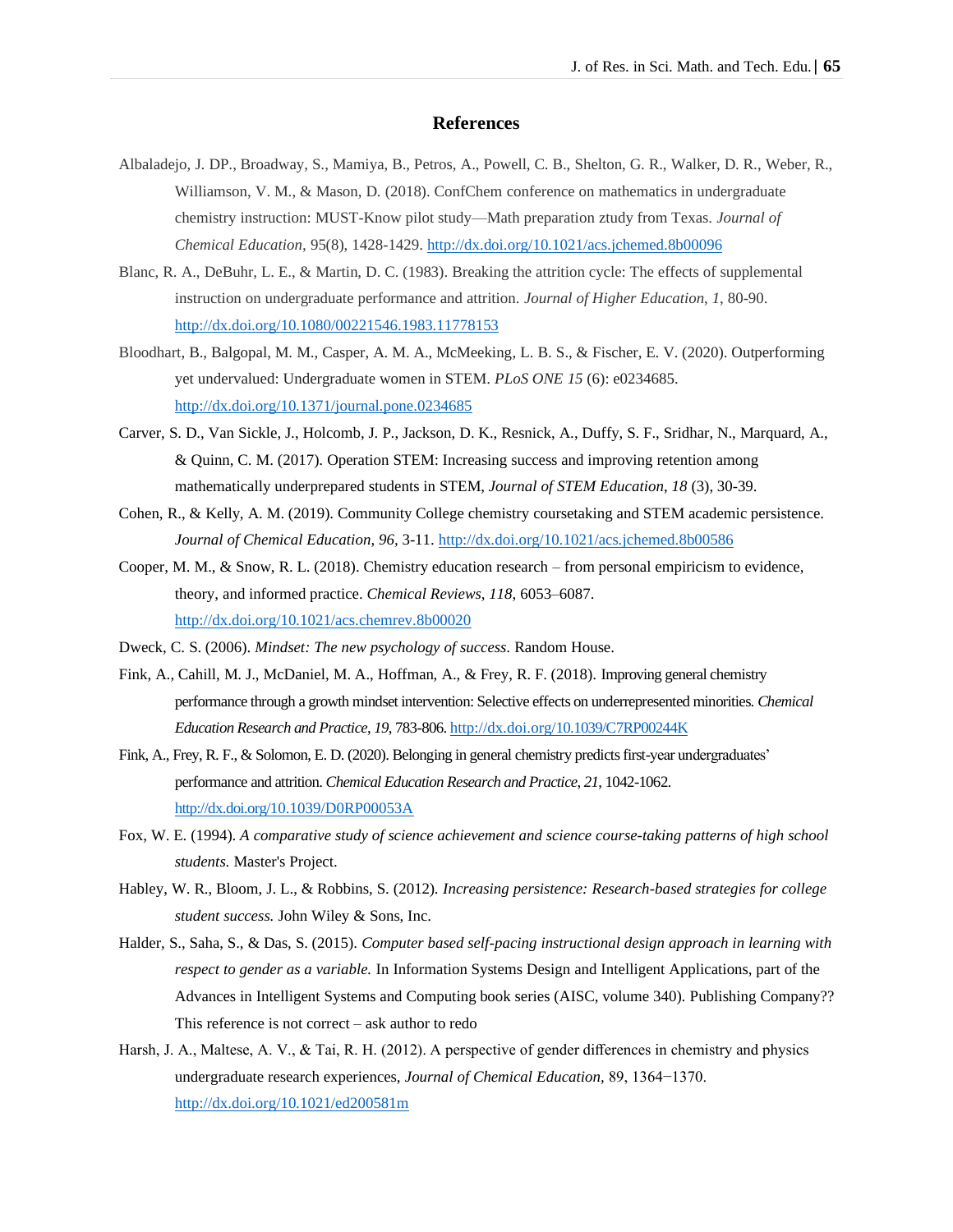- Hartman J. R., & Nelson E. A. (2016). *Automaticity in computation and student success in introductory physical science courses* [online]. Retrieved from https://arxiv.org/abs/1608.05006, Quiz available at: http://bit.ly/1HyamPc.
- Hartman, J. A, & Nelson, E. A. (n.d.). A paradigm shift: The implications of working memory limits for physics and chemistry instruction. Retrieved from [www.ChemReview.Net/TheScienceOfLearningChemistry.pdf](http://www.chemreview.net/TheScienceOfLearningChemistry.pdf)
- Mamiya, B., Powell, C. B., Shelton, G. R., Dubrovskiy, A., Villalta-Cerdas, A., Broadway, S., Weber, R., & Mason, D. (in press). Influence of environmental factors on success of at-risk hispanic students in first-semester general chemistry. *Journal of College Science Teaching*.
- Mason, D., & Mittag, K. C. (2001). Evaluating success of Hispanic-surname students in first-semester general chemistry. *Journal of Chemical Education*, *78(2)*, 256-259[. http://dx.doi.org/10.1021/ed078p256](http://dx.doi.org/10.1021/ed078p256) [Correction: *Journal of Chemical Education* 2001, *78(12)*, 1597[. http://dx.doi.org/10.1021/ed078p1597\)](http://dx.doi.org/10.1021/ed078p1597)
- Miller, M. (2006). Science self-efficacy in tenth grade Hispanic female high school students. *Electronic Theses and Dissertations, 2004-2019*. 1011. https://stars.library.ucf.edu/etd/1011
- Perry, M. J. (2019). *Charts of the day: 2019 Advanced placement test results by subject and gender.*  [https://www.aei.org/carpe-diem/chart-of-the-day-2019-advanced-placement-test-results-by-subject-and](https://www.aei.org/carpe-diem/chart-of-the-day-2019-advanced-placement-test-results-by-subject-and-gender/)[gender/](https://www.aei.org/carpe-diem/chart-of-the-day-2019-advanced-placement-test-results-by-subject-and-gender/)
- Perez-Felkner, L., Nix, S., & Thomas, K. (2017). Gendered pathways: How mathematics ability beliefs shape secondary and postsecondary course and degree field choices. *Frontiers in Psychology*. <https://doi.org/10.3389/fpsyg.2017.00386>
- Perez-Felkner, L., Thomas, K., Nix, S., Hopkins, J., & D'Sa, M. (2019). Are 2-year colleges the key? Institutional variation and the gender gap in undergraduate STEM degrees, *The Journal of Higher Education*, *90*(2),181-209, http://dx.doi.org[/10.1080/00221546.2018.1486641](https://doi.org/10.1080/00221546.2018.1486641)
- Perry, M. J. (2019). Charts of the day: 2019 Advanced Placement test results by subject and gender. [https://www.aei.org/carpe-diem/chart-of-the-day-2019-advanced-placement-test-results-by-subject-and](https://www.aei.org/carpe-diem/chart-of-the-day-2019-advanced-placement-test-results-by-subject-and-gender/)[gender/](https://www.aei.org/carpe-diem/chart-of-the-day-2019-advanced-placement-test-results-by-subject-and-gender/)
- Petros, A., Weber, R., Broadway, S., Ford R., Powell, C., Hunter, K., Williamson, V., Walker, D., Mamiya, B., Del Pilar, J., Shelton, G. R., & Mason, D. (2017). *MUST-know pilot—Math preparation study from Texas, ACS DivCHED CCCE* (Committee on Computers in Chemical Education) online conference organized by Cary Kilner and Eric Nelson [online] available at: [https://confchem.ccce.divched.org/content/2017fallconfchemp2,](https://confchem.ccce.divched.org/content/2017fallconfchemp2) accessed December 2019.
- Powell, C. M., Simpson, J., Williamson, V. M., Dubrovskiy, A., Walker, D. R., Jang, B., Shelton, G. R., & Mason, D. (2020). Impact of arithmetic automaticity on students' success in second-semester general chemistry. *Chemistry Education Research and Practice, 21,* 1028-1041.<https://dx.doi.org/10.1039/D0RP00006J>
- Rowe, J. B. (1983). Getting chemistry off the killer course list. *Journal of Chemical Education*, *60*, 954. <https://doi.org/10.1021/ed060p954>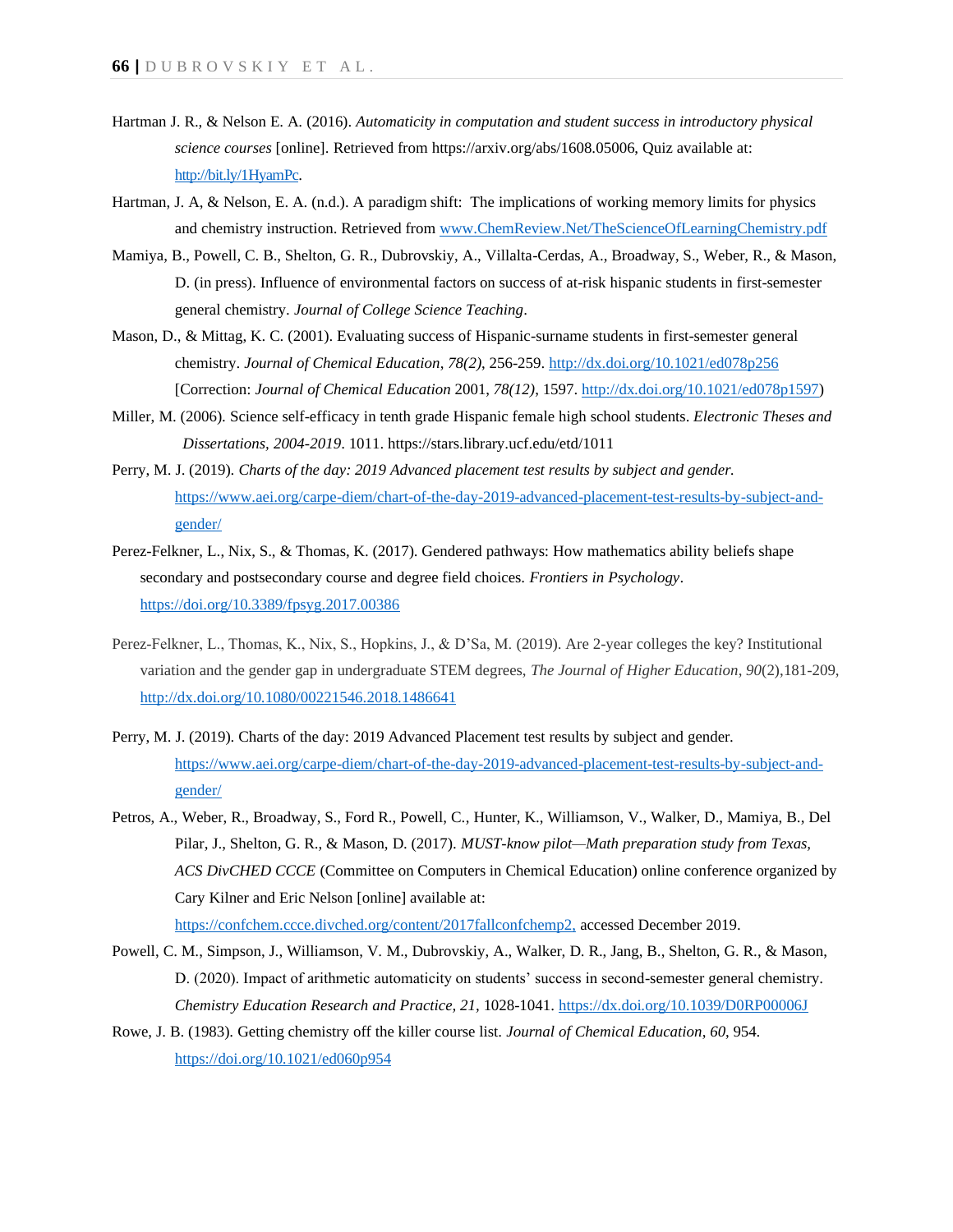- Rüschenpöhler, L., & Markic, S. (2020). Secondary school students' chemistry self-concepts: gender and culture, and the impact of chemistry self-concept on learning behaviour. *Chemical Education Research and Practice, 21*, 209-219. <http://dx.doi.org/10.1039/C9RP00120D>
- Sax, L. J., Lehman, K. J., Jacobs, J. A., Kanny, J. A., Lim, G., Monje-Paulson, L., & Zimmerman, H. B. (2017). Anatomy of an enduring gender gap: The evolution of women's participation in computer science. *The Journal of Higher Education*, *88* (2), 258-293[. http://dx.doi.org/10.1080/00221546.2016.1257306](http://dx.doi.org/10.1080/00221546.2016.1257306)
- Shell, D. F., Brooks, D. W., Trainin; G., Wilson, K. M., Kauffman, D. F., & Herr, L. M. (2010). *The unified learning model.* Springer . <http://dx.doi.org/10.1007/978-90-481-3215-7>
- Sonnert, G., & Fox, M. F. (2012). Women, men, and academic performance in science and engineering: The gender difference in undergraduate grade point averages. *The Journal of Higher Education*, *83*(1), 73-101. http://dx.doi.org[/10.1080/00221546.2012.11777235](https://doi.org/10.1080/00221546.2012.11777235)
- Srinivasan, S. (2017). *Persistence in STEM: Development of a persistence model integrating self-efficacy, Outcome expectations and performance in chemistry gateway courses* [Doctoral Dissertation, University of WisconsinMilwaukee]. Theses and Dissertations. 1543. <https://dc.uwm.edu/etd/1543>
- Tai, R. H., Sadler, P. M., & Loehr, J. F. (2005). Factors influencing success in introductory college chemistry. *Journal of Research in Science Teaching, 42*, 987-1012. http://dx.doi.org/10.1002/tea.20082
- THECB, Texas Higher Education Coordinating Board, (2019). *Texas Public Higher Education Almanac*.
- Villafañe-García, S. M., (2015). *Use of assessments in college chemistry courses: Examining students' prior conceptual knowledge, chemistry self-efficacy, and attitude* [Doctoral Dissertation, University of South Florida]. Graduate Theses and Dissertations.<https://scholarcommons.usf.edu/etd/5591>
- Villalta-Cerdas, A., Dubrovskiy, A., Mamiya, B., Walker, D. R., Powell, C. B., Broadway, S., Weber, R., Shelton, G. R., & Mason, D. (in press). Personal characteristics influencing college readiness of Hispanic students in a STEM gateway course: First-semester general chemistry. *Journal of College Science Teaching*.
- Wagner, E. P., Sasser, H., & DiBiase, W. (2002). Predicting students at risk in general chemistry using presemester assessments and demographic information. *Journal of Chemical Education*, *79*, 749-755. <http://dx.doi.org/10.1021/ed079p749>
- Weber, R., Powell, C. B., Williamson, V., Mamiya, B., Walker, D. R., Dubrovskiy, A., Shelton, G. R., Villalta-Cerdas, A., Jang, B., Broadway, S., & Mason, D. (2020). Relationship between academic preparation in general chemistry and potential careers. *Biomedical Journal of Scientific & Technical Research*, *32*(5), 25311-25323. http://dx.doi.org/10.26717/BJSTR.2020.32.005312
- Williamson, V. M.; Walker, D. R., Chuu, E., Broadway, S., Mamiya, B., Powell, C. M., Shelton, G. R., Weber, R., Dabney, A. R., & Mason, D. (2020). Impact of basic arithmetic skills on success in first-semester general chemistry. *Chemistry Education Research and Practice*, *21*, 51-61. http://dx.doi.org/10.1039/C9RP00077A